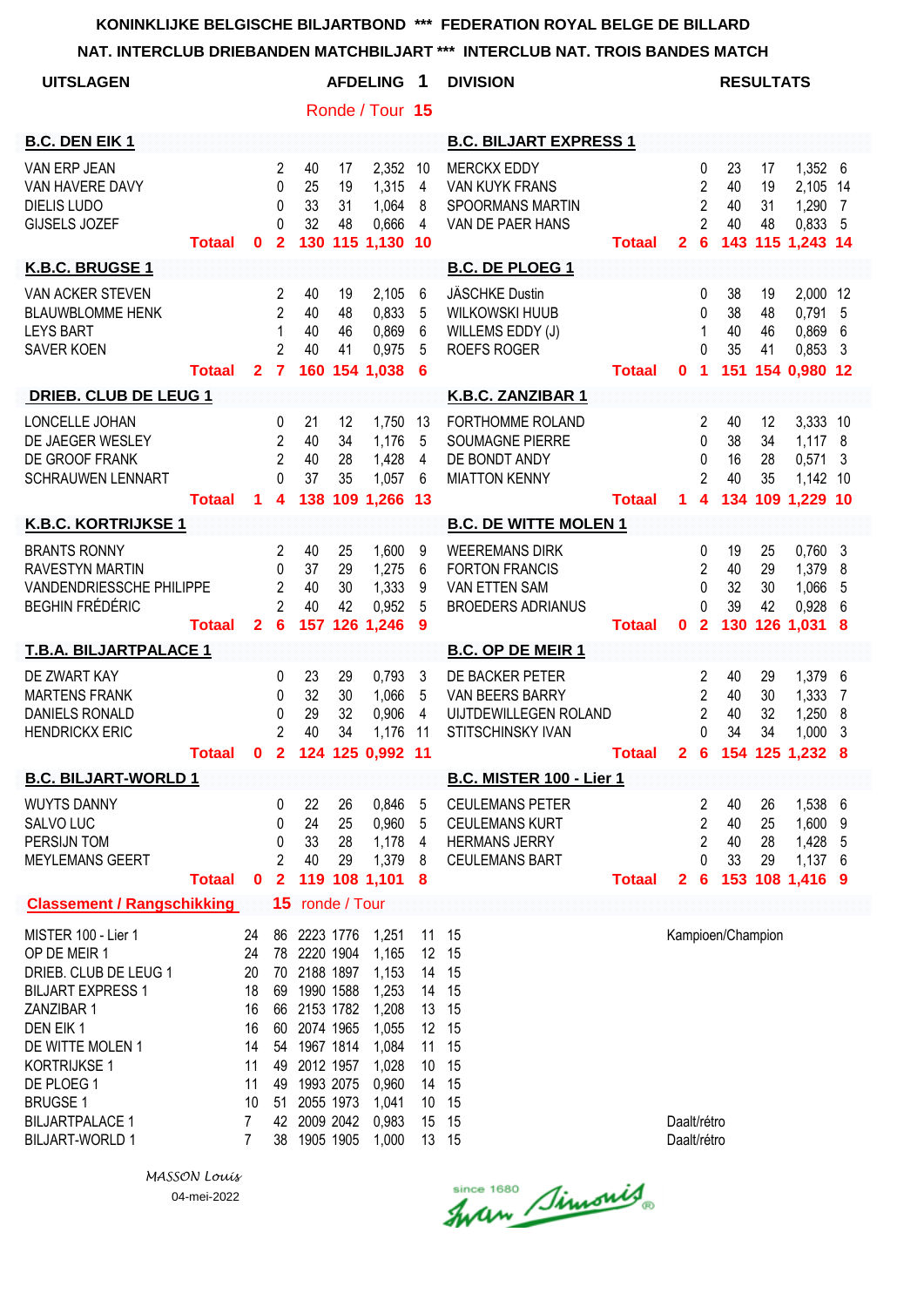|                                                                                                                                                                                                                                              |               |                                                                     |                                                                              |                                                                                                                                                                                           |                      |                                                                                                          |                                                                                        | NAT. INTERCLUB DRIEBANDEN MATCHBILJART ***  INTERCLUB NAT. TROIS BANDES MATCH                    |               |                            |                                                              |                      |                                 |                                                           |                                                         |
|----------------------------------------------------------------------------------------------------------------------------------------------------------------------------------------------------------------------------------------------|---------------|---------------------------------------------------------------------|------------------------------------------------------------------------------|-------------------------------------------------------------------------------------------------------------------------------------------------------------------------------------------|----------------------|----------------------------------------------------------------------------------------------------------|----------------------------------------------------------------------------------------|--------------------------------------------------------------------------------------------------|---------------|----------------------------|--------------------------------------------------------------|----------------------|---------------------------------|-----------------------------------------------------------|---------------------------------------------------------|
| <b>UITSLAGEN</b>                                                                                                                                                                                                                             |               |                                                                     |                                                                              |                                                                                                                                                                                           |                      |                                                                                                          |                                                                                        | AFDELING 2A DIVISION                                                                             |               |                            |                                                              |                      | <b>RESULTATS</b>                |                                                           |                                                         |
|                                                                                                                                                                                                                                              |               |                                                                     |                                                                              |                                                                                                                                                                                           |                      | Ronde / Tour 15                                                                                          |                                                                                        |                                                                                                  |               |                            |                                                              |                      |                                 |                                                           |                                                         |
| <b>B.C. KASTEELDREEF 1</b>                                                                                                                                                                                                                   |               |                                                                     |                                                                              |                                                                                                                                                                                           |                      |                                                                                                          |                                                                                        | <b>B.C. OP DE MEIR 3</b>                                                                         |               |                            |                                                              |                      |                                 |                                                           |                                                         |
| <b>RODTS Piet</b><br><b>DEVLIEGER David</b><br><b>VERSPEELT Filip</b><br><b>BERGMANS Dion</b>                                                                                                                                                | <b>Totaal</b> | $\mathbf{2}$                                                        | $\overline{2}$<br>$\overline{2}$<br>$\mathbf 0$<br>$\overline{2}$<br>6       | 40<br>40<br>28<br>30                                                                                                                                                                      | 40<br>53<br>43<br>59 | 1,000<br>0,754<br>0,651<br>0,508<br>138 195 0.707                                                        | $\overline{4}$<br>$\overline{4}$<br>4<br>3<br>$\overline{\mathbf{4}}$                  | <b>ARAS Noel</b><br><b>CORNIL Pascal</b><br><b>STUIVER Peter</b><br><b>AUGUSTINUS Paul</b>       | <b>Totaal</b> | 0                          | 0<br>0<br>$\overline{2}$<br>0<br>$\overline{2}$              | 31<br>28<br>30<br>29 | 40<br>53<br>43<br>59            | $0,775$ 5<br>0,528<br>0,697<br>0,491<br>118 195 0,605     | 7<br>6<br>3<br>$\overline{7}$                           |
| <b>B.C. T'S PLACE 1</b>                                                                                                                                                                                                                      |               |                                                                     |                                                                              |                                                                                                                                                                                           |                      |                                                                                                          |                                                                                        | <b>DRIEB. CLUB DE LEUG 2</b>                                                                     |               |                            |                                                              |                      |                                 |                                                           |                                                         |
| <b>KESTELOOT PATRICK</b><br>VAN DER SPIEGEL MARC<br><b>HEYMAN DAVID</b><br><b>VLERICK DIRK</b>                                                                                                                                               | <b>Totaal</b> | $\mathbf{0}$                                                        | 0<br>0<br>0<br>$\Omega$<br>$\mathbf{0}$                                      | 37<br>31<br>28<br>27                                                                                                                                                                      | 32<br>38<br>45<br>46 | 1,156<br>0,815<br>0,622<br>0,586<br>123 161 0.763                                                        | 6<br>6<br>3<br>4<br>6                                                                  | KLOMPENHOUWER THERESE<br><b>DURWAEL MIK</b><br><b>HENDERIX MICHAEL</b><br><b>HENDRICKX RUDI</b>  | <b>Totaal</b> | $\overline{2}$             | 2<br>$\overline{2}$<br>$\overline{2}$<br>$\overline{2}$<br>8 | 40<br>40<br>30<br>30 | 32<br>38<br>45<br>46<br>140 161 | 1,250 5<br>1,052 6<br>0,666 5<br>$0,652$ 3<br>$0,869$ 6   |                                                         |
| <b>OOSTENDSE B.A. 1</b>                                                                                                                                                                                                                      |               |                                                                     |                                                                              |                                                                                                                                                                                           |                      |                                                                                                          |                                                                                        | K.B.C. EEKLOSE 1                                                                                 |               |                            |                                                              |                      |                                 |                                                           |                                                         |
| <b>COBBAERT THIERRY</b><br><b>VELGHE STEFAAN</b><br><b>BOLLE JEAN-MARIE</b><br><b>BOLLE DIRK</b>                                                                                                                                             | <b>Totaal</b> | $\mathbf{1}$                                                        | 0<br>$\overline{2}$<br>$\overline{2}$<br>$\Omega$<br>$\overline{\mathbf{4}}$ | 32<br>40<br>30<br>24                                                                                                                                                                      | 51<br>51<br>62<br>50 | 0,627<br>0,784<br>0,483<br>0,480<br>126 214 0,588                                                        | 3<br>4<br>2<br>4<br>4                                                                  | <b>STAELENS FREDDY</b><br><b>MENHEER LESLIE</b><br>DE MIL CHRISTIAAN<br><b>JANSSEN WILLEM</b>    | <b>Totaal</b> | $\mathbf 1$                | 2<br>0<br>0<br>2<br>$\overline{\mathbf{4}}$                  | 40<br>32<br>26<br>30 | 51<br>51<br>62<br>50            | 0,784 5<br>0,627<br>0,419<br>0,600<br>128 214 0,598 5     | $\overline{4}$<br>-5<br>$\overline{2}$                  |
| <b>B.C. MISTER 100 - Lier 2</b>                                                                                                                                                                                                              |               |                                                                     |                                                                              |                                                                                                                                                                                           |                      |                                                                                                          |                                                                                        | <b>K.B.C. KORTRIJKSE 2</b>                                                                       |               |                            |                                                              |                      |                                 |                                                           |                                                         |
| <b>CELEN Marc</b><br>VAN NEYEN Leslie<br><b>HENS Erwin</b><br>VAN WIJK Wilco                                                                                                                                                                 | <b>Totaal</b> | $\mathbf{2}$                                                        | 1<br>$\overline{2}$<br>$\overline{2}$<br>1<br>6                              | 40<br>40<br>30<br>30<br>140                                                                                                                                                               | 40<br>39<br>25<br>36 | 1,000<br>1,025<br>1,200<br>0,833<br>140 1,000                                                            | 5<br>5<br>4<br>5<br>5                                                                  | <b>MOSTREY Peter</b><br><b>DENNEULIN Frédéric</b><br><b>BEKAERT Bernhard</b><br>DESCHEPPER Carl  | <b>Totaal</b> | $\mathbf 0$                | 1<br>0<br>0<br>1<br>$\overline{2}$                           | 40<br>38<br>19<br>30 | 40<br>39<br>25<br>36            | 1,000 5<br>0,974<br>0,760<br>0,833<br>127 140 0,907 8     | 6<br>8<br>-5                                            |
| K.B.C. GILDE HOGER OP 1                                                                                                                                                                                                                      |               |                                                                     |                                                                              |                                                                                                                                                                                           |                      |                                                                                                          |                                                                                        | <b>B.C. MISTER 100 - Lier 5</b>                                                                  |               |                            |                                                              |                      |                                 |                                                           |                                                         |
| <b>D'HONT Steven</b><br><b>GOETHALS Didier</b><br>POLLIE Luc<br>DE MOOR Frederik                                                                                                                                                             | <b>Totaal</b> |                                                                     | 2<br>$\overline{2}$<br>$\overline{2}$<br>$\overline{2}$                      | 40<br>40<br>30<br>30                                                                                                                                                                      | 47<br>58<br>60<br>39 | 0,851<br>0,689<br>0,500<br>0,769<br>2 8 140 204 0,686 9                                                  | 5<br>5<br>5<br>9                                                                       | <b>CEULEMANS Koen</b><br>VAN DEN VONDER Ronald<br>VAN DEN WOUWER Hugo<br>VAN CAMP Freddy         | <b>Totaal</b> | 0                          | 0<br>0<br>0<br>0<br>$\mathbf 0$                              | 38<br>25<br>23<br>17 | 47<br>58<br>60<br>39            | 0,808<br>0,431<br>0,383<br>0,435<br>103 204 0,504 4       | $\overline{4}$<br>4<br>$\overline{2}$<br>$\overline{2}$ |
| <b>ST TRUIDENSE BA1</b>                                                                                                                                                                                                                      |               |                                                                     |                                                                              |                                                                                                                                                                                           |                      |                                                                                                          |                                                                                        | <b>B.C. HERSTALIEN 2</b>                                                                         |               |                            |                                                              |                      |                                 |                                                           |                                                         |
| <b>MOTTET Frederic</b><br><b>BOSSELOIRS Francis</b><br><b>KESTENS Patrick</b><br>VANOPPEN Bruno                                                                                                                                              | <b>Totaal</b> | $\mathbf{2}$                                                        | 2<br>$\overline{2}$<br>$\overline{2}$<br>0<br>6                              | 40<br>40<br>30<br>22                                                                                                                                                                      | 45<br>63<br>41<br>50 | 0,888<br>0,634<br>0,731<br>0,440<br>132 199 0,663                                                        | 6<br>3<br>4<br>3<br>6                                                                  | <b>HUBENS Rudy</b><br><b>SERRE Alexandre</b><br><b>FINET Thierry</b><br><b>DALEMANS Philippe</b> | <b>Totaal</b> | 0                          | 0<br>0<br>0<br>$\overline{2}$<br>$\overline{\mathbf{2}}$     | 26<br>33<br>22<br>30 | 45<br>63<br>41<br>50            | $0,577$ 3<br>0,523<br>0,536 5<br>0,600<br>111 199 0,557 5 | 3<br>- 5                                                |
| <b>Classement / Rangschikking</b>                                                                                                                                                                                                            |               |                                                                     |                                                                              | 15 ronde / Tour                                                                                                                                                                           |                      |                                                                                                          |                                                                                        |                                                                                                  |               |                            |                                                              |                      |                                 |                                                           |                                                         |
| MISTER 100 - Lier 2<br>DRIEB. CLUB DE LEUG 2<br><b>EEKLOSE 1</b><br>T'S PLACE 1<br>OOSTENDSE B.A. 1<br>KASTEELDREEF 1<br>ST TRUIDENSE BA 1<br><b>HERSTALIEN 2</b><br>GILDE HOGER OP 1<br>OP DE MEIR 3<br>MISTER 100 - Lier 5<br>KORTRIJKSE 2 |               | 27<br>26<br>17<br>15<br>15<br>14<br>14<br>13<br>12<br>12<br>10<br>5 | 53                                                                           | 97 1964 1985<br>91 1953 2207<br>69 1865 2311<br>57 1773 2371<br>57 1799 2794<br>58 1777 2348<br>57 1691 2201<br>1848 2701<br>54 1797 2647<br>51 1744 2714<br>41 1671 2465<br>35 1784 2662 |                      | 0,989<br>0,884<br>0,807<br>0,747<br>0,643<br>0,756<br>0,768<br>0,684<br>0,678<br>0,642<br>0,677<br>0,670 | 9<br>11 15<br>10 <sup>°</sup><br>10<br>9<br>11 15<br>11<br>15<br>9<br>9<br>10<br>10 15 | 15<br>15<br>15<br>15<br>15<br>15<br>15<br>15<br>15                                               |               | Daalt/rétro<br>Daalt/rétro |                                                              | Kampioen/Champion    |                                 |                                                           |                                                         |

*MASSON Louis* 04-mei-2022

Since 1680 Simonis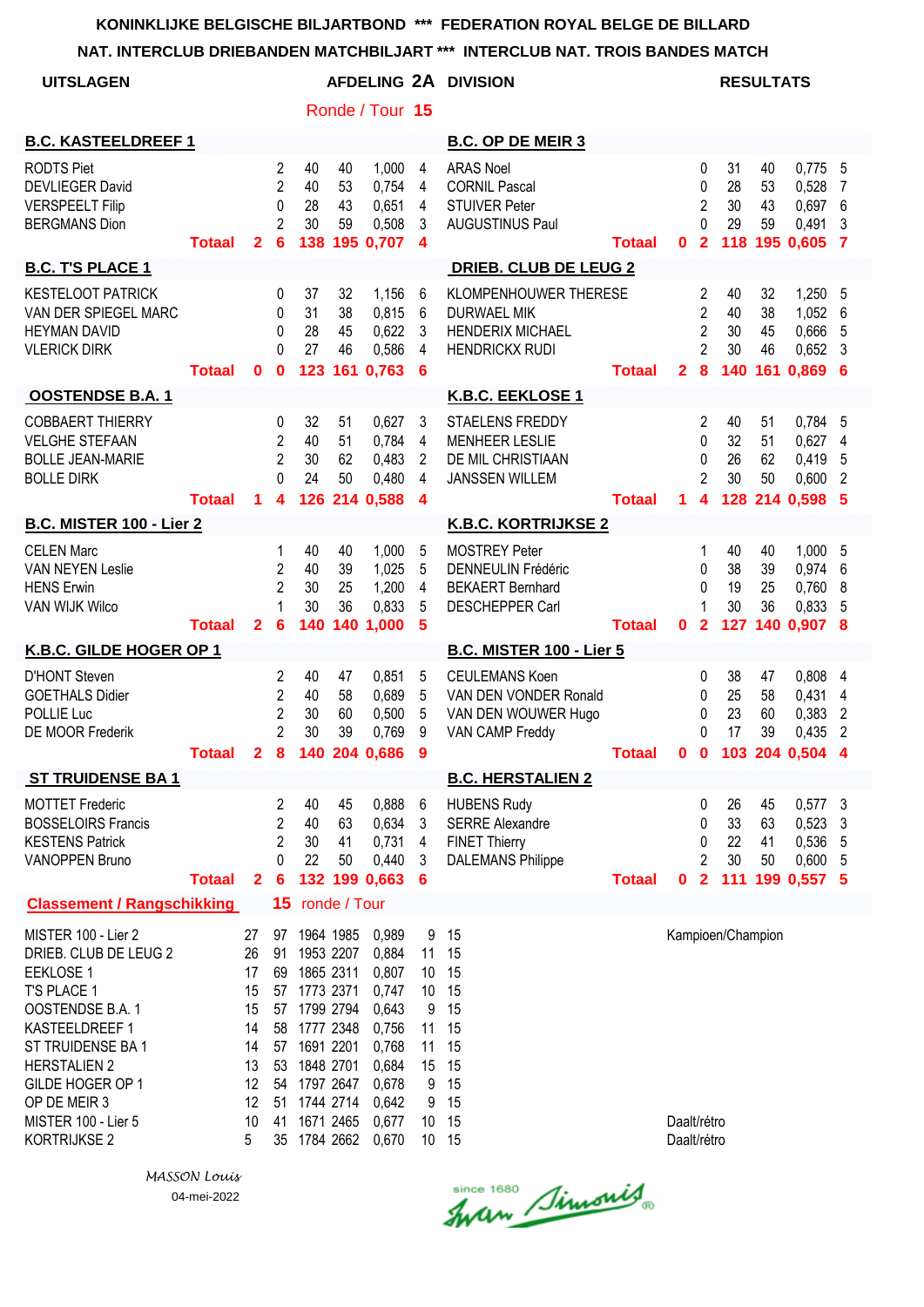|                                                                                                                                                                                                                                                                 |               |                                                                   |                                                                                  |                                                                                                                                                                  |                      |                                                                                                          |                                                                         | NAT. INTERCLUB DRIEBANDEN MATCHBILJART *** INTERCLUB NAT. TROIS BANDES MATCH                      |               |                            |                                                                          |                      |                      |                                                         |                               |
|-----------------------------------------------------------------------------------------------------------------------------------------------------------------------------------------------------------------------------------------------------------------|---------------|-------------------------------------------------------------------|----------------------------------------------------------------------------------|------------------------------------------------------------------------------------------------------------------------------------------------------------------|----------------------|----------------------------------------------------------------------------------------------------------|-------------------------------------------------------------------------|---------------------------------------------------------------------------------------------------|---------------|----------------------------|--------------------------------------------------------------------------|----------------------|----------------------|---------------------------------------------------------|-------------------------------|
| <b>UITSLAGEN</b>                                                                                                                                                                                                                                                |               |                                                                   |                                                                                  |                                                                                                                                                                  |                      |                                                                                                          |                                                                         | AFDELING 2B DIVISION                                                                              |               |                            |                                                                          | <b>RESULTATS</b>     |                      |                                                         |                               |
|                                                                                                                                                                                                                                                                 |               |                                                                   |                                                                                  |                                                                                                                                                                  |                      | Ronde / Tour 15                                                                                          |                                                                         |                                                                                                   |               |                            |                                                                          |                      |                      |                                                         |                               |
| <b>B.C. MEERLESE 1</b>                                                                                                                                                                                                                                          |               |                                                                   |                                                                                  |                                                                                                                                                                  |                      |                                                                                                          |                                                                         | <b>T.B.A. BILJARTPALACE 2</b>                                                                     |               |                            |                                                                          |                      |                      |                                                         |                               |
| KOOREVAAR AD<br><b>FRIJTERS HANS</b><br><b>HULTERMANS BART</b><br><b>KOEVOETS PATRICK</b>                                                                                                                                                                       | <b>Totaal</b> | $\mathbf 1$                                                       | $\mathbf 0$<br>0<br>$\overline{c}$<br>$\overline{2}$<br>$\overline{\mathbf{4}}$  | 25<br>34<br>30<br>30<br>119                                                                                                                                      | 35<br>63<br>52<br>35 | 0,714<br>0,539<br>0,576<br>0,857<br>185 0,643                                                            | 5<br>4<br>6<br>5<br>6                                                   | <b>SLEDDENS PIET</b><br><b>MEKES CHARLES</b><br>ROYBERGHS LUC<br><b>MAES Francois</b>             | <b>Totaal</b> | 1                          | $\overline{2}$<br>$\overline{2}$<br>0<br>$\Omega$<br>$\overline{\bf{4}}$ | 40<br>40<br>23<br>28 | 35<br>63<br>52<br>35 | 1,142 5<br>0,634 5<br>0,442<br>0,800<br>131 185 0,708 5 | - 3<br>$\overline{4}$         |
| <b>B.C. DE DEKEN 1</b>                                                                                                                                                                                                                                          |               |                                                                   |                                                                                  |                                                                                                                                                                  |                      |                                                                                                          |                                                                         | K.B.A. SINT NIKLASE 1                                                                             |               |                            |                                                                          |                      |                      |                                                         |                               |
| DE KOK JOEY<br><b>DONVIL MARC</b><br>DE BRUIN RICHARD<br>VAN DEN BOOM MARC                                                                                                                                                                                      | <b>Totaal</b> | $\mathbf 1$                                                       | 2<br>$\mathbf{0}$<br>2<br>$\Omega$<br>4                                          | 40<br>38<br>30<br>22                                                                                                                                             | 24<br>43<br>25<br>45 | 1,666<br>0,883<br>1,200<br>0,488<br>130 137 0,948 10                                                     | 10<br>5<br>3<br>3                                                       | DE RUYTE TOM<br>VAN HOUDENHOVE PATRICK<br>VAN LEUVENHAGE DYLAN<br><b>CORNELISSEN PIERRE</b>       | <b>Totaal</b> | $\mathbf 1$                | 0<br>2<br>0<br>2<br>$\overline{\mathbf{4}}$                              | 18<br>40<br>20<br>30 | 24<br>43<br>25<br>45 | 0,750<br>0,930<br>0,800<br>0,666<br>108 137 0,788 9     | $\mathbf{3}$<br>9<br>5<br>3   |
| <b>B.C. MISTER 100 - Lier 3</b>                                                                                                                                                                                                                                 |               |                                                                   |                                                                                  |                                                                                                                                                                  |                      |                                                                                                          |                                                                         | K.B.C. COURONNE Royale 1                                                                          |               |                            |                                                                          |                      |                      |                                                         |                               |
| <b>JANSSEN Marco</b><br>VAN DIJCK Wim<br><b>JACOBS Dave</b><br><b>HUYLEBROECK Luc</b>                                                                                                                                                                           | <b>Totaal</b> |                                                                   | $\overline{2}$<br>$\overline{c}$<br>$\overline{2}$<br>$\Omega$<br>2 <sub>6</sub> | 40<br>40<br>30<br>26                                                                                                                                             | 36<br>55<br>33<br>63 | 1,111<br>0,727<br>0,909<br>0,412<br>136 187 0,727                                                        | $\overline{7}$<br>$\overline{7}$<br>7<br>3<br>$\overline{\mathbf{7}}$   | <b>BOUCHAT Fabrice</b><br><b>WINCKELMANS Luc</b><br>VAN DE GUCHT Didier<br><b>COLLART Olivier</b> | <b>Totaal</b> | $\mathbf{0}$               | 0<br>0<br>0<br>2<br>$\overline{2}$                                       | 24<br>38<br>18<br>30 | 36<br>55<br>33<br>63 | 0,666 3<br>0,690<br>0,545<br>0,476<br>110 187 0.588 5   | 4<br>5<br>3                   |
| <b>B.C. OP DE MEIR 2</b>                                                                                                                                                                                                                                        |               |                                                                   |                                                                                  |                                                                                                                                                                  |                      |                                                                                                          |                                                                         | <b>B.C. MISTER 100 - Lier 4</b>                                                                   |               |                            |                                                                          |                      |                      |                                                         |                               |
| ROOFTHOOFT MARC<br>VAN CROMVOIRT WIM<br><b>BOEREN RINI</b><br>PEETERS LUC (AL21)                                                                                                                                                                                | <b>Totaal</b> |                                                                   | $\overline{2}$<br>$\overline{2}$<br>$\overline{2}$<br>$\overline{2}$<br>28       | 40<br>40<br>30<br>30                                                                                                                                             | 38<br>47<br>30<br>48 | 1,052<br>0,851<br>1,000<br>0,625<br>140 163 0,858                                                        | 6<br>5<br>$\overline{4}$<br>5<br>6                                      | <b>CEULEMANS RAYMOND</b><br>VAN HOVE BART<br><b>VERBOVEN JOZEF</b><br><b>COENEN PHILIP</b>        | <b>Totaal</b> | $\mathbf{0}$               | 0<br>0<br>0<br>$\Omega$<br>$\mathbf{0}$                                  | 38<br>35<br>15<br>27 | 38<br>47<br>30<br>48 | 1,000 6<br>0,744<br>0,500<br>0,562<br>115 163 0.705 6   | 5<br>3<br>$\overline{2}$      |
| K.B.C. BILJARTVRIENDEN Tu 1                                                                                                                                                                                                                                     |               |                                                                   |                                                                                  |                                                                                                                                                                  |                      |                                                                                                          |                                                                         | <b>B.C. HERSTALIEN 1</b>                                                                          |               |                            |                                                                          |                      |                      |                                                         |                               |
| VAN PEER JACK<br>VAN HEES STEF<br><b>BERKELMANS RICHARD</b><br><b>WITTEMANS DIMITRI</b>                                                                                                                                                                         | Totaal        |                                                                   | 0<br>2<br>$\mathbf{0}$<br>$\mathbf{0}$<br>0 <sub>2</sub>                         | 21<br>40<br>22<br>14                                                                                                                                             | 22<br>24<br>28<br>27 | 0,954<br>1,666<br>0,785<br>0,518<br>97 101 0,960 9                                                       | -5<br>9<br>4<br>4                                                       | <b>BOUTET DANY</b><br>WYN CHRISTOPHE<br><b>WALLERAND PAUL</b><br>RAMAEKERS BENOIT                 | <b>Totaal</b> |                            | 2<br>0<br>$\overline{2}$<br>$\overline{2}$                               | 40<br>13<br>30<br>30 | 22<br>24<br>28<br>27 | 1,818<br>0,541<br>1,071<br>1,111<br>2 6 113 101 1,118 7 | $\overline{7}$<br>5<br>5<br>6 |
| <b>BILLIARD PROMOTION TEAM 1</b>                                                                                                                                                                                                                                |               |                                                                   |                                                                                  |                                                                                                                                                                  |                      |                                                                                                          |                                                                         | <b>B.C. DE GOUDEN SLEUTEL 1</b>                                                                   |               |                            |                                                                          |                      |                      |                                                         |                               |
| DE BRUIJN JEAN-PAUL<br><b>GEYSEN DANNY</b><br><b>JANSSEN MARC</b><br><b>MEERSMAN PETER</b>                                                                                                                                                                      | <b>Totaal</b> | $\mathbf{2}$                                                      | $\overline{2}$<br>$\overline{2}$<br>$\overline{2}$<br>2<br>8                     | 40<br>40<br>30<br>30                                                                                                                                             | 36<br>37<br>30<br>26 | 1,111<br>1,081<br>1,000<br>1,153<br>140 129 1,085                                                        | 7<br>6<br>4<br>5<br>7                                                   | <b>BRACKE TOM</b><br>DELLAERT MARC<br><b>BROCHE PHILIPPE</b><br><b>BAETSLE PETER</b>              | <b>Totaal</b> | $\mathbf 0$                | 0<br>0<br>0<br>0<br>$\mathbf 0$                                          | 29<br>39<br>23<br>21 | 36<br>37<br>30<br>26 | 0,805 6<br>1,054 8<br>0,766<br>0,807<br>112 129 0,868 8 | 3<br>$\overline{4}$           |
| <b>Classement / Rangschikking</b>                                                                                                                                                                                                                               |               |                                                                   | 15                                                                               |                                                                                                                                                                  | ronde / Tour         |                                                                                                          |                                                                         |                                                                                                   |               |                            |                                                                          |                      |                      |                                                         |                               |
| PROMOTION TEAM 1<br><b>HERSTALIEN 1</b><br>OP DE MEIR 2<br>MISTER 100 - Lier 4<br>MISTER 100 - Lier 3<br>DE DEKEN 1<br><b>BILJARTPALACE 2</b><br>BILJARTVRIENDEN Tu 1<br><b>MEERLESE 1</b><br>DE GOUDEN SLEUTEL 1<br><b>COURONNE Royale 1</b><br>SINT NIKLASE 1 |               | 28<br>22<br>20<br>20<br>18<br>16<br>14<br>14<br>14<br>6<br>5<br>3 | 96<br>58<br>53<br>53<br>31                                                       | 81 1927 2089<br>79 1933 2286<br>64 1903 2251<br>72 1937 2277<br>62 1840 2306<br>1780 2436<br>1761 2136<br>1794 2395<br>39 1708 2522<br>1648 2412<br>32 1604 2371 | 2000 2037            | 0,981<br>0,922<br>0,845<br>0,845<br>0,850<br>0,797<br>0,730<br>0,824<br>0,749<br>0,677<br>0,683<br>0,676 | 13<br>9<br>11<br>10<br>12 15<br>10<br>10<br>9<br>11<br>10<br>8<br>13 15 | 15<br>15<br>15<br>15<br>15<br>15<br>15<br>15<br>15<br>15                                          |               | Daalt/rétro<br>Daalt/rétro |                                                                          | Kampioen/Champion    |                      |                                                         |                               |

Since 1680 Simonis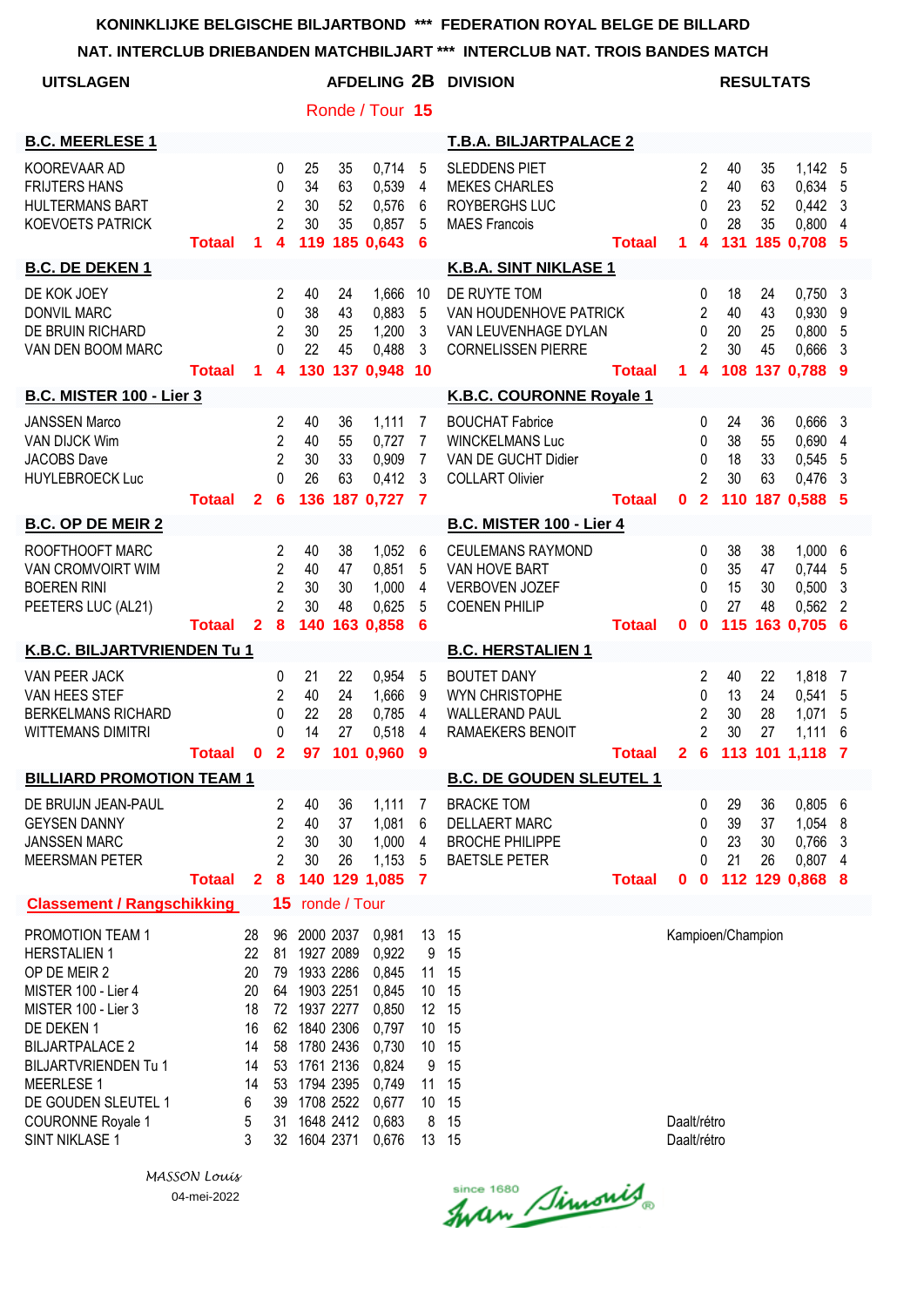# **NAT. INTERCLUB DRIEBANDEN MATCHBILJART \*\*\* INTERCLUB NAT. TROIS BANDES MATCH**

|                                                                                                                                                                                                                                                        |               |                                                                                 |                                                                           |                                                                                                                                                                                           |                      |                                                                                                          |                                                                                                   | NAT. INTERCLUB DRIEBANDEN MATCHBILJART ***  INTERCLUB NAT. TROIS BANDES MATCH              |               |                            |                                                               |                             |                             |                                                             |                               |
|--------------------------------------------------------------------------------------------------------------------------------------------------------------------------------------------------------------------------------------------------------|---------------|---------------------------------------------------------------------------------|---------------------------------------------------------------------------|-------------------------------------------------------------------------------------------------------------------------------------------------------------------------------------------|----------------------|----------------------------------------------------------------------------------------------------------|---------------------------------------------------------------------------------------------------|--------------------------------------------------------------------------------------------|---------------|----------------------------|---------------------------------------------------------------|-----------------------------|-----------------------------|-------------------------------------------------------------|-------------------------------|
| <b>UITSLAGEN</b>                                                                                                                                                                                                                                       |               |                                                                                 |                                                                           |                                                                                                                                                                                           |                      |                                                                                                          |                                                                                                   | AFDELING 3A DIVISION                                                                       |               |                            |                                                               |                             | <b>RESULTATS</b>            |                                                             |                               |
|                                                                                                                                                                                                                                                        |               |                                                                                 |                                                                           |                                                                                                                                                                                           |                      | Ronde / Tour 15                                                                                          |                                                                                                   |                                                                                            |               |                            |                                                               |                             |                             |                                                             |                               |
| <b>DRIEB. CLUB DE LEUG 4</b>                                                                                                                                                                                                                           |               |                                                                                 |                                                                           |                                                                                                                                                                                           |                      |                                                                                                          |                                                                                                   | <b>B.C. OP DE MEIR 7</b>                                                                   |               |                            |                                                               |                             |                             |                                                             |                               |
| DE CLEEN JOERI<br>DE CLEEN SYLVAIN<br><b>HOSTENS STEFAAN</b><br>VAN DE VEN ROGER                                                                                                                                                                       | <b>Totaal</b> | $\mathbf{2}$                                                                    | $\overline{2}$<br>$\overline{2}$<br>$\overline{2}$<br>$\overline{2}$<br>8 | 30<br>30<br>25<br>25<br>110                                                                                                                                                               | 33<br>35<br>30<br>40 | 0,909<br>0,857<br>0,833<br>0,625<br>138 0,797                                                            | 4<br>4<br>9<br>3<br>-9                                                                            | <b>DEMUYNCK WIM</b><br><b>BOELS PATRICK</b><br><b>SEYMUS ERWIN</b><br><b>BAETENS JAN</b>   | <b>Totaal</b> | 0                          | 0<br>0<br>0<br>0<br>$\mathbf 0$                               | 17<br>17<br>12<br>16<br>62  | 33<br>35<br>30<br>40        | $0,515$ 3<br>0,485 3<br>0,400<br>$0,400$ 4<br>138 0,449 4   | $\overline{2}$                |
| <b>B.C. OP DE MEIR 5</b>                                                                                                                                                                                                                               |               |                                                                                 |                                                                           |                                                                                                                                                                                           |                      |                                                                                                          |                                                                                                   | <b>B.C. VILVOORDSE 1</b>                                                                   |               |                            |                                                               |                             |                             |                                                             |                               |
| DEPOOTER LUC<br><b>VERELST RUDI</b><br><b>SEVENANTS YANNICK</b><br><b>BOELS BJORN</b>                                                                                                                                                                  | <b>Totaal</b> | $\overline{2}$                                                                  | 2<br>$\overline{2}$<br>$\overline{2}$<br>$\overline{2}$<br>8              | 30<br>30<br>25<br>25<br>110                                                                                                                                                               | 45<br>40<br>51<br>46 | 0,666<br>0,750<br>0,490<br>0,543<br>182 0,604                                                            | 4<br>4<br>4<br>3<br>$\overline{4}$                                                                | DE GREEF DANIEL<br>SIERRA CANO LEONARDO<br>VANDENBUSSCHE HEDWIG<br>VAN DEN BERG BERTUS     | <b>Totaal</b> | 0                          | 0<br>0<br>0<br>$\Omega$<br>$\mathbf 0$                        | 20<br>19<br>20<br>4<br>63   | 45<br>40<br>51<br>46        | $0,444$ 3<br>$0,475$ 2<br>$0,392$ 3<br>0,086<br>182 0,346 3 | -1                            |
| <b>B.C. DE DEKEN 2</b>                                                                                                                                                                                                                                 |               |                                                                                 |                                                                           |                                                                                                                                                                                           |                      |                                                                                                          |                                                                                                   | <b>B.C. BILJART EXPRESS 3</b>                                                              |               |                            |                                                               |                             |                             |                                                             |                               |
| <b>BRANTS LUC</b><br><b>STEURS FILIP</b><br><b>HENDERICKX WERNER</b><br><b>SCHODTS Eduard</b>                                                                                                                                                          | <b>Totaal</b> | $\mathbf{0}$                                                                    | 0<br>0<br>0<br>$\overline{2}$<br>$\overline{\mathbf{2}}$                  | 19<br>20<br>19<br>25<br>83                                                                                                                                                                | 42<br>54<br>49<br>34 | 0,452<br>0,370<br>0,387<br>0,735<br>179 0.463                                                            | 3<br>2<br>4<br>4<br>$\overline{\mathbf{4}}$                                                       | VAN DE PAER HANS<br><b>OZDEN AYKUT</b><br><b>VAN GESTEL EMIEL</b><br>VAN DEN BERGH PATRICK | Totaal        | 2 <sub>6</sub>             | 2<br>$\overline{2}$<br>$\overline{c}$<br>0                    | 30<br>30<br>25<br>13<br>98  | 42<br>54<br>49<br>34        | 0,714<br>0,5553<br>0,510<br>0,382 2<br>179 0,547 7          | -7<br>3                       |
| <b>B.C. MISTER 100 - Lier 6</b>                                                                                                                                                                                                                        |               |                                                                                 |                                                                           |                                                                                                                                                                                           |                      |                                                                                                          |                                                                                                   | <b>DRIEB. CLUB DE LEUG 3</b>                                                               |               |                            |                                                               |                             |                             |                                                             |                               |
| <b>MERTENS Gommaar</b><br><b>HERMANS Adrianus</b><br>VAN DER VLIET René<br><b>BOGAERTS Carl</b>                                                                                                                                                        | <b>Totaal</b> | $\mathbf{0}$                                                                    | 0<br>0<br>$\overline{2}$<br>0<br>$\mathbf{2}$                             | 10<br>26<br>25<br>$\overline{7}$<br>68                                                                                                                                                    | 34<br>54<br>59<br>22 | 0,294<br>0,481<br>0,423<br>0,318<br>169 0,402                                                            | 2<br>4<br>3<br>2<br>$\boldsymbol{4}$                                                              | <b>GORREBEECK Tim</b><br><b>DOGAN Yilmaz</b><br><b>HAUTMAN Mark</b><br>VAN DEN BERGH Leo   | <b>Totaal</b> | $\mathbf{2}$               | 2<br>$\overline{c}$<br>0<br>$\overline{2}$<br>$6\phantom{1}6$ | 30<br>30<br>18<br>25<br>103 | 34<br>54<br>59<br>22<br>169 | $0,882$ 6<br>0,555<br>0,305<br>1,136<br>0,609               | 3<br>$\overline{2}$<br>3<br>6 |
| <b>B.C. BILJART-WORLD 3</b>                                                                                                                                                                                                                            |               |                                                                                 |                                                                           |                                                                                                                                                                                           |                      |                                                                                                          |                                                                                                   | <b>B.C. LUGO 2</b>                                                                         |               |                            |                                                               |                             |                             |                                                             |                               |
| <b>BORNY Franky</b><br>SMET Jan<br><b>KUHN Werner</b><br>PEETERS Raymond                                                                                                                                                                               | <b>Totaal</b> |                                                                                 | 2<br>$\overline{c}$<br>$\overline{2}$<br>$\overline{2}$                   | 30<br>30<br>25<br>25                                                                                                                                                                      | 31<br>52<br>40<br>48 | 0,967<br>0,576<br>0,625<br>0,520<br>2 8 110 171 0,643 7                                                  | 7<br>4<br>4<br>4                                                                                  | DE JONCK Patrick<br><b>BODART Bart</b><br><b>WUYTS Francois</b><br><b>BODART Gilbert</b>   | <b>Totaal</b> | 0 <sub>0</sub>             | 0<br>0<br>0<br>0                                              | 26<br>28<br>11<br>20        | 31<br>52<br>40<br>48        | 0,838<br>0,538<br>0,275<br>0,416<br>85 171 0,497 4          | 3<br>4<br>3<br>$\overline{4}$ |
| <b>B.C. DE PLOEG 2</b>                                                                                                                                                                                                                                 |               |                                                                                 |                                                                           |                                                                                                                                                                                           |                      |                                                                                                          |                                                                                                   | <b>B.C. BILJART-WORLD 5</b>                                                                |               |                            |                                                               |                             |                             |                                                             |                               |
| VAN APEREN JUL<br><b>MERTENS EDDY</b><br>ADRIAENSEN ROGER<br><b>WILKOWSKI MONIQUE</b>                                                                                                                                                                  | <b>Totaal</b> | $\mathbf{2}$                                                                    | 0<br>2<br>$\overline{2}$<br>$\overline{2}$<br>$6\phantom{1}6$             | 8<br>30<br>25<br>25<br>88                                                                                                                                                                 | 25<br>47<br>48<br>52 | 0,320<br>0,638<br>0,520<br>0,480<br>172 0,511                                                            | 2<br>4<br>3<br>3<br>4                                                                             | <b>SMOLDERS LEON</b><br><b>BERGHS WERNER</b><br>VAN INGELGEM LUC<br><b>VERHAEGEN DANNY</b> | <b>Totaal</b> | 0                          | 2<br>0<br>0<br>0<br>$\overline{2}$                            | 30<br>29<br>19<br>20<br>98  | 25<br>47<br>48<br>52        | 1,200 6<br>0,617 4<br>0,395<br>0,384<br>172 0,569 6         | $\overline{2}$<br>3           |
| <b>Classement / Rangschikking</b>                                                                                                                                                                                                                      |               |                                                                                 |                                                                           | 15 ronde / Tour                                                                                                                                                                           |                      |                                                                                                          |                                                                                                   |                                                                                            |               |                            |                                                               |                             |                             |                                                             |                               |
| DRIEB. CLUB DE LEUG 4<br><b>BILJART-WORLD 3</b><br>DRIEB. CLUB DE LEUG 3<br>OP DE MEIR 5<br><b>BILJART-WORLD 5</b><br><b>BILJART EXPRESS 3</b><br>DE DEKEN 2<br>DE PLOEG 2<br>LUGO <sub>2</sub><br>MISTER 100 - Lier 6<br>OP DE MEIR 7<br>VILVOORDSE 1 |               | 26<br>22<br>21<br>18<br>16<br>16<br>14<br>12<br>12<br>10<br>$\overline{7}$<br>6 | 54                                                                        | 96 1458 2210<br>78 1519 2388<br>77 1467 2592<br>65 1465 2678<br>65 1397 2543<br>59 1328 2439<br>1351 2771<br>56 1432 2530<br>46 1341 2765<br>51 1414 2874<br>38 1316 2782<br>35 1171 2950 |                      | 0,659<br>0,636<br>0,565<br>0,547<br>0,549<br>0,544<br>0,487<br>0,566<br>0,484<br>0,491<br>0,473<br>0,396 | 12 15<br>9<br>8<br>7 <sup>7</sup><br>7 <sup>7</sup><br>$8\phantom{.0}$<br>8<br>8<br>10<br>11<br>6 | 15<br>15<br>15<br>15<br>15<br>15<br>15<br>15<br>15<br>15<br>7 15                           |               | Daalt/rétro<br>Daalt/rétro |                                                               |                             | Kampioen/Champion           |                                                             |                               |

since 1680 Simonis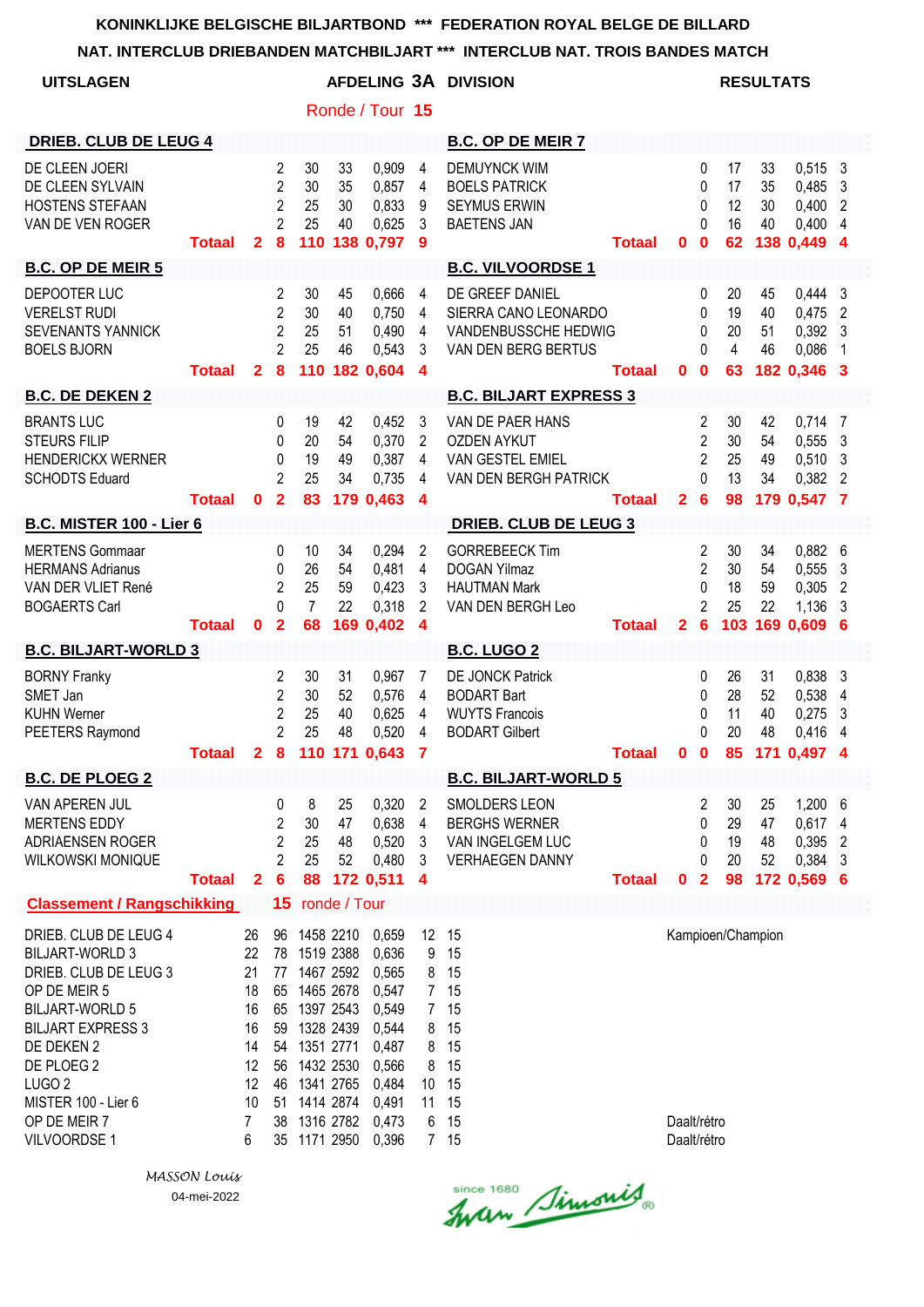**NAT. INTERCLUB DRIEBANDEN MATCHBILJART \*\*\* INTERCLUB NAT. TROIS BANDES MATCH**

| <b>UITSLAGEN</b>                                                                                                                                                                                                                                   |               |                                                                    |                                                                           |                                                                                                                                                                       |                      | Ronde / Tour 15                                                                                          | AFDELING 3B DIVISION<br><b>RESULTATS</b>                      |                                                                                                         |               |                            |                                                                       |                            |                      |                                                               |                                                        |
|----------------------------------------------------------------------------------------------------------------------------------------------------------------------------------------------------------------------------------------------------|---------------|--------------------------------------------------------------------|---------------------------------------------------------------------------|-----------------------------------------------------------------------------------------------------------------------------------------------------------------------|----------------------|----------------------------------------------------------------------------------------------------------|---------------------------------------------------------------|---------------------------------------------------------------------------------------------------------|---------------|----------------------------|-----------------------------------------------------------------------|----------------------------|----------------------|---------------------------------------------------------------|--------------------------------------------------------|
| K.B.C. COURONNE Royale 2                                                                                                                                                                                                                           |               |                                                                    |                                                                           |                                                                                                                                                                       |                      |                                                                                                          |                                                               | <b>B.C. HERSTALIEN 4</b>                                                                                |               |                            |                                                                       |                            |                      |                                                               |                                                        |
| <b>WINCKELMANS Marc</b><br><b>LETEN Christian</b><br><b>DEMAERSCHALK Eric</b><br>VAN VAERENBERGH Marc                                                                                                                                              | <b>Totaal</b> | $\mathbf{2}$                                                       | 2<br>$\overline{2}$<br>$\overline{2}$<br>2<br>8                           | 30<br>30<br>25<br>25<br>110                                                                                                                                           | 49<br>30<br>50<br>72 | 0,612<br>1,000<br>0,500<br>0,347<br>201 0,547                                                            | 4<br>6<br>5<br>5<br>6                                         | <b>QUETELARD Daniel</b><br><b>MAYEUR Jeannot</b><br><b>RASQUIN Eric</b><br>PEETERS Willem               | <b>Totaal</b> | $\bf{0}$                   | $\mathbf{0}$<br>$\mathbf{0}$<br>0<br>$\Omega$<br>$\bf{0}$             | 23<br>17<br>21<br>22<br>83 | 49<br>30<br>50<br>72 | 0,469<br>0,566<br>0,420<br>0,305<br>201 0,412 4               | $\overline{4}$<br>$\overline{2}$<br>3<br>-3            |
| <b>MAASLANDSE BA. 1</b>                                                                                                                                                                                                                            |               |                                                                    |                                                                           |                                                                                                                                                                       |                      |                                                                                                          |                                                               | <b>B.C. VOTTEM 1</b>                                                                                    |               |                            |                                                                       |                            |                      |                                                               |                                                        |
| <b>MONNISSEN Mathy</b><br><b>JANSSEN Maarten</b><br><b>MEUSEN Wilco</b><br><b>JACOBS Heinz</b>                                                                                                                                                     | <b>Totaal</b> | $\mathbf{2}$                                                       | $\overline{c}$<br>$\overline{2}$<br>$\overline{2}$<br>$\overline{2}$<br>8 | 30<br>30<br>25<br>25                                                                                                                                                  | 47<br>47<br>21<br>40 | 0,638<br>0,638<br>1,190<br>0,625<br>110 155 0,709                                                        | 5<br>5<br>$\overline{7}$<br>5<br>$\overline{7}$               | <b>ERNST Georges</b><br><b>LISMONT Daniel</b><br>WILLEMSEN Stéphane<br><b>SMAL Grégory</b>              | <b>Totaal</b> | 0                          | 0<br>0<br>0<br>$\Omega$<br>$\mathbf 0$                                | 24<br>27<br>6<br>18<br>75  | 47<br>47<br>21<br>40 | 0,510<br>0,574<br>0,285<br>0,450<br>155 0,483                 | -3<br>$\overline{4}$<br>$\overline{2}$<br>-3<br>-4     |
| A.C. CHARLEROI SUD 1                                                                                                                                                                                                                               |               |                                                                    |                                                                           |                                                                                                                                                                       |                      |                                                                                                          |                                                               | R.B.C. DISONAIS 1                                                                                       |               |                            |                                                                       |                            |                      |                                                               |                                                        |
| <b>MARECHAL Philippe</b><br>MARECHAL Stephane<br><b>GUSTINELLI Angelo</b><br>GILLARD Jonathan                                                                                                                                                      | <b>Totaal</b> | $\mathbf{2}$                                                       | 0<br>$\overline{c}$<br>$\overline{2}$<br>$\overline{2}$<br>6              | 27<br>30<br>25<br>25                                                                                                                                                  | 40<br>62<br>39<br>57 | 0,675<br>0,483<br>0,641<br>0,438<br>107 198 0.540                                                        | 4<br>$\overline{c}$<br>3<br>3<br>4                            | <b>AUSSEMS Maximilien</b><br><b>RANDAXHE Patrick</b><br><b>HENNICO Raymond</b><br><b>FANIELLE Henri</b> | <b>Totaal</b> | $\bf{0}$                   | $\overline{2}$<br>$\mathbf{0}$<br>0<br>$\Omega$<br>$\mathbf{2}$       | 30<br>28<br>17<br>23<br>98 | 40<br>62<br>39<br>57 | 0,750<br>0,451<br>0,435<br>0,403<br>198 0,494 4               | -4<br>$\overline{2}$<br>$\mathbf{3}$<br>$\overline{2}$ |
| <b>FORTUNA1</b>                                                                                                                                                                                                                                    |               |                                                                    |                                                                           |                                                                                                                                                                       |                      |                                                                                                          |                                                               | <b>R.C. GARNIER 2</b>                                                                                   |               |                            |                                                                       |                            |                      |                                                               |                                                        |
| <b>KEUTEN Ludy</b><br>GODEYNE Jean<br><b>GEERLINGS Jacky</b><br><b>TELENG Sjaak</b>                                                                                                                                                                | <b>Totaal</b> | 1                                                                  | 2<br>$\overline{2}$<br>0<br>$\Omega$<br>4                                 | 30<br>30<br>16<br>21<br>97                                                                                                                                            | 49<br>37<br>53<br>47 | 0,612<br>0,810<br>0,301<br>0,446<br>186 0,521                                                            | 3<br>4<br>3<br>3<br>4                                         | VAN ORSHAEGEN Jens<br>VAN DEN BRANDE Jan<br><b>SWINNEN Frans</b><br><b>VANHERWEGEN William</b>          | <b>Totaal</b> | 1                          | 0<br>0<br>$\overline{2}$<br>$\overline{2}$<br>$\overline{\mathbf{4}}$ | 22<br>15<br>25<br>25<br>87 | 49<br>37<br>53<br>47 | 0,448<br>0,405<br>0,471<br>0,531<br>186 0,467 4               | -3<br>$\overline{2}$<br>-3<br>$\overline{4}$           |
| R.C. GARNIER 1                                                                                                                                                                                                                                     |               |                                                                    |                                                                           |                                                                                                                                                                       |                      |                                                                                                          |                                                               | <b>B.C. WELKENRAEDT 1</b>                                                                               |               |                            |                                                                       |                            |                      |                                                               |                                                        |
| <b>PEETERMANS Gerrit</b><br>NICOLAES Johan<br><b>BERVOETS Frans</b><br><b>TREVELS Rudy</b>                                                                                                                                                         | Totaal        | 1.                                                                 | 2<br>0<br>2<br>0<br>4                                                     | 30<br>29<br>25<br>14<br>98                                                                                                                                            | 38<br>49<br>60<br>31 | 0,789<br>0,591<br>0,416<br>0,451<br>178 0,550                                                            | 3<br>3<br>3<br>$\overline{2}$<br>3                            | <b>FRYNS Martin</b><br><b>HOMPESCH Henri</b><br><b>WINTGENS Serge</b><br>OPSOMER Roger                  | Totaal        | $\mathbf 1$                | 0<br>$\overline{2}$<br>0<br>$\overline{2}$<br>$\overline{\mathbf{4}}$ | 10<br>30<br>23<br>25<br>88 | 38<br>49<br>60<br>31 | 0,263<br>0,612<br>0,383<br>0,806<br>178 0,494                 | $\overline{2}$<br>- 3<br>3<br>4<br>4                   |
| <b>B.C. HERSTALIEN 3</b>                                                                                                                                                                                                                           |               |                                                                    |                                                                           |                                                                                                                                                                       |                      |                                                                                                          |                                                               | <b>MAASLANDSE BA. 2</b>                                                                                 |               |                            |                                                                       |                            |                      | <b>Verkeerde Opstelling</b>                                   |                                                        |
| <b>MARZIALE Pascal</b><br><b>JETTEN Karina</b><br><b>TEHEUX Michel</b><br><b>LEJEUNE Fabrice</b>                                                                                                                                                   | <b>Totaal</b> | $\mathbf{2}$                                                       | 2<br>$\overline{2}$<br>$\overline{2}$<br>$\overline{2}$<br>8              | 18<br>30<br>25<br>25<br>98                                                                                                                                            | 39<br>19<br>57<br>65 | 0,461<br>1,578<br>0,438<br>0,384<br>180 0,544                                                            | 3<br>8<br>4<br>3<br>-8                                        | <b>SCHOLS Daan</b><br>KIZKAPAN Yusuf<br>DÖNMEZ Ahmet<br><b>ISIKLAR Umit</b>                             | <b>Totaal</b> | $\mathbf{0}$               | 0<br>0<br>0<br>$\mathbf{0}$<br>$\mathbf 0$                            | 30<br>9<br>17<br>13<br>69  | 39<br>19<br>57<br>65 | 0,769 4<br>$0,473$ 2<br>$0,298$ 2<br>$0,200$ 2<br>180 0,383 4 |                                                        |
| <b>Classement / Rangschikking</b>                                                                                                                                                                                                                  |               |                                                                    | 15                                                                        |                                                                                                                                                                       | ronde / Tour         |                                                                                                          |                                                               |                                                                                                         |               |                            |                                                                       |                            |                      |                                                               |                                                        |
| MAASLANDSE BA. 1<br><b>HERSTALIEN 3</b><br><b>DISONAIS1</b><br>FORTUNA 1<br>COURONNE Royale 2<br><b>WELKENRAEDT 1</b><br><b>GARNIER 1</b><br>VOTTEM <sub>1</sub><br>CHARLEROI SUD 1<br><b>GARNIER 2</b><br><b>HERSTALIEN 4</b><br>MAASLANDSE BA. 2 |               | 29<br>23<br>20<br>17<br>17<br>15<br>15<br>13<br>13<br>13<br>5<br>0 | 78<br>65<br>57<br>55<br>51<br>51<br>34<br>18                              | 109 1625 2135<br>85 1546 2658<br>1520 2519<br>1452 2791<br>64 1455 2799<br>1457 2908<br>1443 2797<br>53 1325 2909<br>1424 2775<br>1397 2898<br>1207 2938<br>1189 3009 |                      | 0,761<br>0,581<br>0,603<br>0,520<br>0,519<br>0,501<br>0,515<br>0,455<br>0,513<br>0,482<br>0,410<br>0,395 | 8<br>8<br>9<br>7 <sup>7</sup><br>10<br>6<br>10<br>6<br>8<br>6 | 10 15<br>15<br>15<br>15<br>15<br>15<br>15<br>15<br>15<br>15<br>15<br>7 15                               |               | Daalt/rétro<br>Daalt/rétro |                                                                       |                            | Kampioen/Champion    |                                                               |                                                        |

Since 1680 Simonis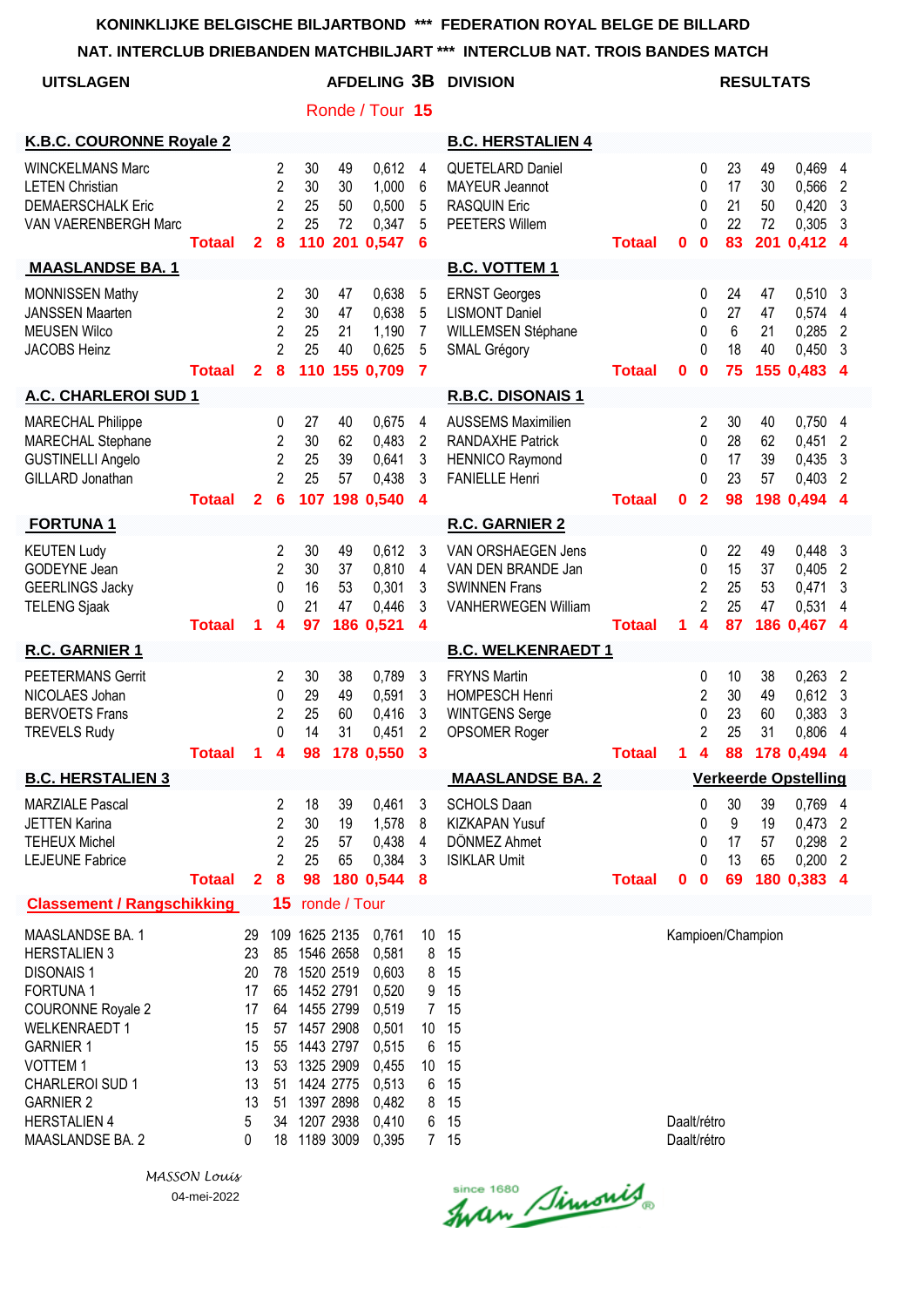| <b>UITSLAGEN</b>                                                                                                                                                                                                                               |               |                                                                   |                                                                       |                                                                                                                                                   |                      | Ronde / Tour 15                                                                                          |                                                                         | <b>AFDELING 3C DIVISION</b>                                                                         |               |                            |                                                                                          | <b>RESULTATS</b>           |                      |                                                            |                                           |
|------------------------------------------------------------------------------------------------------------------------------------------------------------------------------------------------------------------------------------------------|---------------|-------------------------------------------------------------------|-----------------------------------------------------------------------|---------------------------------------------------------------------------------------------------------------------------------------------------|----------------------|----------------------------------------------------------------------------------------------------------|-------------------------------------------------------------------------|-----------------------------------------------------------------------------------------------------|---------------|----------------------------|------------------------------------------------------------------------------------------|----------------------------|----------------------|------------------------------------------------------------|-------------------------------------------|
| <b>B.C. BILJART EXPRESS 2</b>                                                                                                                                                                                                                  |               |                                                                   |                                                                       |                                                                                                                                                   |                      |                                                                                                          |                                                                         | <b>T.B.A. BILJARTPALACE 3</b>                                                                       |               |                            |                                                                                          |                            |                      |                                                            |                                           |
| <b>STRZELECKI Richard</b><br><b>VRANCKX Dirk</b><br>PROOST Ronny<br><b>DEVOGHT Tony</b>                                                                                                                                                        | <b>Totaal</b> | 0                                                                 | 2<br>0<br>0<br>0<br>$\overline{2}$                                    | 30<br>29<br>21<br>21<br>101                                                                                                                       | 36<br>24<br>42<br>35 | 0,833<br>1,208<br>0,500<br>0,600<br>137 0,737                                                            | 4<br>7<br>5<br>4<br>$\overline{7}$                                      | VAN DEN OUWELANT Jan<br><b>MACHIELSEN Frans</b><br><b>SOMMEN Andre</b><br><b>DUIVENVOIORDE Fons</b> | <b>Totaal</b> | $\mathbf{2}$               | 0<br>$\overline{c}$<br>2<br>$\mathfrak{p}$<br>$6\phantom{1}6$                            | 26<br>30<br>25<br>25       | 36<br>24<br>42<br>35 | $0,722$ 4<br>1,250<br>0,595<br>0,714<br>106 137 0.773 5    | 5<br>$\overline{4}$<br>-3                 |
| <b>B.C. OP DE MEIR 6</b>                                                                                                                                                                                                                       |               |                                                                   |                                                                       |                                                                                                                                                   |                      |                                                                                                          |                                                                         | <b>B.C. DE DEKEN 3</b>                                                                              |               |                            |                                                                                          |                            |                      |                                                            |                                           |
| <b>LAMBRECHTS JOS</b><br><b>SYSMANS FRANS</b><br><b>GULLENTOPS WALTER</b><br><b>HELLEMANS PETER</b>                                                                                                                                            | <b>Totaal</b> | 0                                                                 | 2<br>0<br>0<br>$\Omega$<br>$\mathbf{2}$                               | 30<br>21<br>15<br>9<br>75                                                                                                                         | 30<br>41<br>43<br>35 | 1,000<br>0,512<br>0,348<br>0,257<br>149 0,503                                                            | 4<br>4<br>2<br>2<br>$\overline{\mathbf{4}}$                             | DE BUSSER ERIC<br><b>CAERS FREDDY</b><br>VAN GEYT RONALD<br>NIELSEN FREDERIK                        | <b>Totaal</b> | $\mathbf{2}$               | 0<br>2<br>2<br>$\overline{2}$<br>$6\phantom{1}6$                                         | 21<br>30<br>25<br>25       | 30<br>41<br>43<br>35 | 0,700, 5<br>0,731<br>0,581<br>$0,714$ 6<br>101 149 0,677 6 | 3<br>4                                    |
| <b>B.C. LUGO 1</b>                                                                                                                                                                                                                             |               |                                                                   |                                                                       |                                                                                                                                                   |                      |                                                                                                          |                                                                         | <b>B.C. BILJART-WORLD 2</b>                                                                         |               |                            |                                                                                          |                            |                      |                                                            |                                           |
| DE GROOF JAN<br>DE BONDT RUDI<br><b>BREES JOZEF</b><br><b>DILLEN PAUL</b>                                                                                                                                                                      | <b>Totaal</b> | $\mathbf 0$                                                       | 0<br>0<br>0<br>$\Omega$<br>$\mathbf 0$                                | 16<br>10<br>9<br>23<br>58                                                                                                                         | 27<br>32<br>32<br>47 | 0,592<br>0,312<br>0,281<br>0,489<br>138 0,420                                                            | 6<br>4<br>1<br>3<br>6                                                   | <b>VAN APERS WESLEY</b><br><b>DENS ROBBY</b><br>VAN DESSEL SVEN<br><b>CARENS FRANS</b>              | <b>Totaal</b> | $\mathbf{2}$               | $\overline{c}$<br>$\overline{c}$<br>$\overline{2}$<br>$\overline{2}$<br>$\boldsymbol{8}$ | 30<br>30<br>25<br>25       | 27<br>32<br>32<br>47 | 1,111<br>0,937<br>0,781<br>0,531<br>110 138 0,797 9        | 9<br>3<br>6<br>3                          |
| <b>B.C. BILJART-WORLD 4</b>                                                                                                                                                                                                                    |               |                                                                   |                                                                       |                                                                                                                                                   |                      |                                                                                                          |                                                                         | <b>B.C. K.O.T - MEER 1</b>                                                                          |               |                            |                                                                                          |                            |                      |                                                            |                                           |
| LEYS ANDRÉ<br><b>NEYENS Glenn</b><br><b>NEYENS PAUL</b><br><b>LAUWERIJS Daniel</b>                                                                                                                                                             | <b>Totaal</b> | 1.                                                                | $\overline{2}$<br>$\overline{2}$<br>0<br>0<br>$\overline{\mathbf{4}}$ | 30<br>30<br>17<br>22<br>99                                                                                                                        | 32<br>43<br>31<br>31 | 0,937<br>0,697<br>0,548<br>0,709<br>137 0,722                                                            | 5<br>3<br>4<br>4<br>5                                                   | <b>VANGENECHTEN BRYAN</b><br>VAN STAPPEN LUC<br>VANTOURNHOUT Jozef<br>VAN DER VELDEN JAN            | <b>Totaal</b> | 1.                         | 0<br>0<br>$\overline{c}$<br>$\overline{2}$<br>$\overline{\mathbf{4}}$                    | 14<br>26<br>25<br>25<br>90 | 32<br>43<br>31<br>31 | $0,437$ 5<br>0,604<br>0,806<br>0,806<br>137 0,656          | $\mathbf{3}$<br>$\overline{7}$<br>4<br>-7 |
| K.B.C. DE GOEIE QUEUE 1                                                                                                                                                                                                                        |               |                                                                   |                                                                       |                                                                                                                                                   |                      |                                                                                                          |                                                                         | <b>B.C. OP DE MEIR 4</b>                                                                            |               |                            |                                                                                          |                            |                      |                                                            |                                           |
| <b>VERVOORT ALFONS</b><br><b>JACOBS YVES</b><br><b>BOSSAERTS STEVE</b><br><b>VERHOEVEN DIRK</b>                                                                                                                                                | Totaal 0 0    |                                                                   | 0<br>0<br>0<br>0                                                      | 24<br>19<br>12<br>23<br>78                                                                                                                        | 47<br>37<br>34<br>45 | 0,510<br>0,513<br>0,352<br>0,511<br>163 0,478                                                            | 4<br>3<br>3<br>2<br>$\boldsymbol{4}$                                    | <b>ENGELS JIMMY</b><br>VAN DER AUWERA IVAN<br><b>VERHAEGEN MARC</b><br><b>BRUNEEL PAUL</b>          | <b>Totaal</b> | 28                         | 2<br>2<br>2<br>$\overline{2}$                                                            | 30<br>30<br>25<br>25       | 47<br>37<br>34<br>45 | 0,638<br>0,810 10<br>0,735<br>0,555<br>110 163 0,674 10    | -3<br>3<br>-3                             |
| <b>B.C. ZEVENBERGEN 1</b>                                                                                                                                                                                                                      |               |                                                                   |                                                                       |                                                                                                                                                   |                      |                                                                                                          |                                                                         | <b>B.C. DE PLOEG 3</b>                                                                              |               |                            |                                                                                          |                            |                      |                                                            |                                           |
| <b>BUELENS STEVEN</b><br><b>BUELENS JAIMIE</b><br><b>WYCKMANS WALTER</b><br><b>MEEL HARTWIG</b>                                                                                                                                                | <b>Totaal</b> | $\mathbf{2}$                                                      | 2<br>0<br>2<br>$\overline{2}$<br>$6\phantom{1}6$                      | 30<br>21<br>25<br>25                                                                                                                              | 36<br>48<br>42<br>30 | 0,833<br>0,437<br>0,595<br>0,833<br>101 156 0,647                                                        | 5<br>3<br>3<br>5<br>5                                                   | DE LEERSNIJDER CHRIST<br><b>VANDERZANDE PATRICK</b><br>LE BRUYN LUC<br>LE BRUYN DANIELLE            | <b>Totaal</b> | 0                          | 0<br>2<br>0<br>0<br>$\overline{2}$                                                       | 23<br>30<br>22<br>20<br>95 | 36<br>48<br>42<br>30 | 0,638 5<br>0,625<br>0,523<br>0,666<br>156 0,608 5          | 4<br>-3<br>3                              |
| <b>Classement / Rangschikking</b>                                                                                                                                                                                                              |               |                                                                   | 15                                                                    |                                                                                                                                                   | ronde / Tour         |                                                                                                          |                                                                         |                                                                                                     |               |                            |                                                                                          |                            |                      |                                                            |                                           |
| <b>BILJART-WORLD 2</b><br>OP DE MEIR 4<br>DE DEKEN 3<br>K.O.T - MEER 1<br><b>BILJARTPALACE 3</b><br>DE PLOEG 3<br><b>BILJART EXPRESS 2</b><br>ZEVENBERGEN 1<br><b>BILJART-WORLD 4</b><br>LUGO <sub>1</sub><br>DE GOEIE QUEUE 1<br>OP DE MEIR 6 |               | 27<br>21<br>21<br>20<br>19<br>17<br>15<br>12<br>12<br>8<br>6<br>2 | 90<br>80<br>75<br>70<br>63<br>51<br>48<br>41<br>36<br>30              | 1557 2286<br>1446 2364<br>74 1463 2457<br>1521 2304<br>1462 2403<br>62 1428 2402<br>1476 2291<br>1383 2449<br>1330 2475<br>1287 2505<br>1291 2577 | 1292 2667            | 0,681<br>0,611<br>0,595<br>0,660<br>0,608<br>0,594<br>0,644<br>0,564<br>0,537<br>0,513<br>0,500<br>0,484 | 9<br>10<br>8<br>9<br>8<br>6<br>9<br>8<br>6<br>9<br>8<br>10 <sup>°</sup> | 15<br>15<br>15<br>15<br>15<br>15<br>15<br>15<br>15<br>15<br>15<br>15                                |               | Daalt/rétro<br>Daalt/rétro |                                                                                          | Kampioen/Champion          |                      |                                                            |                                           |

*MASSON Louis* 04-mei-2022

Since 1680 Simonis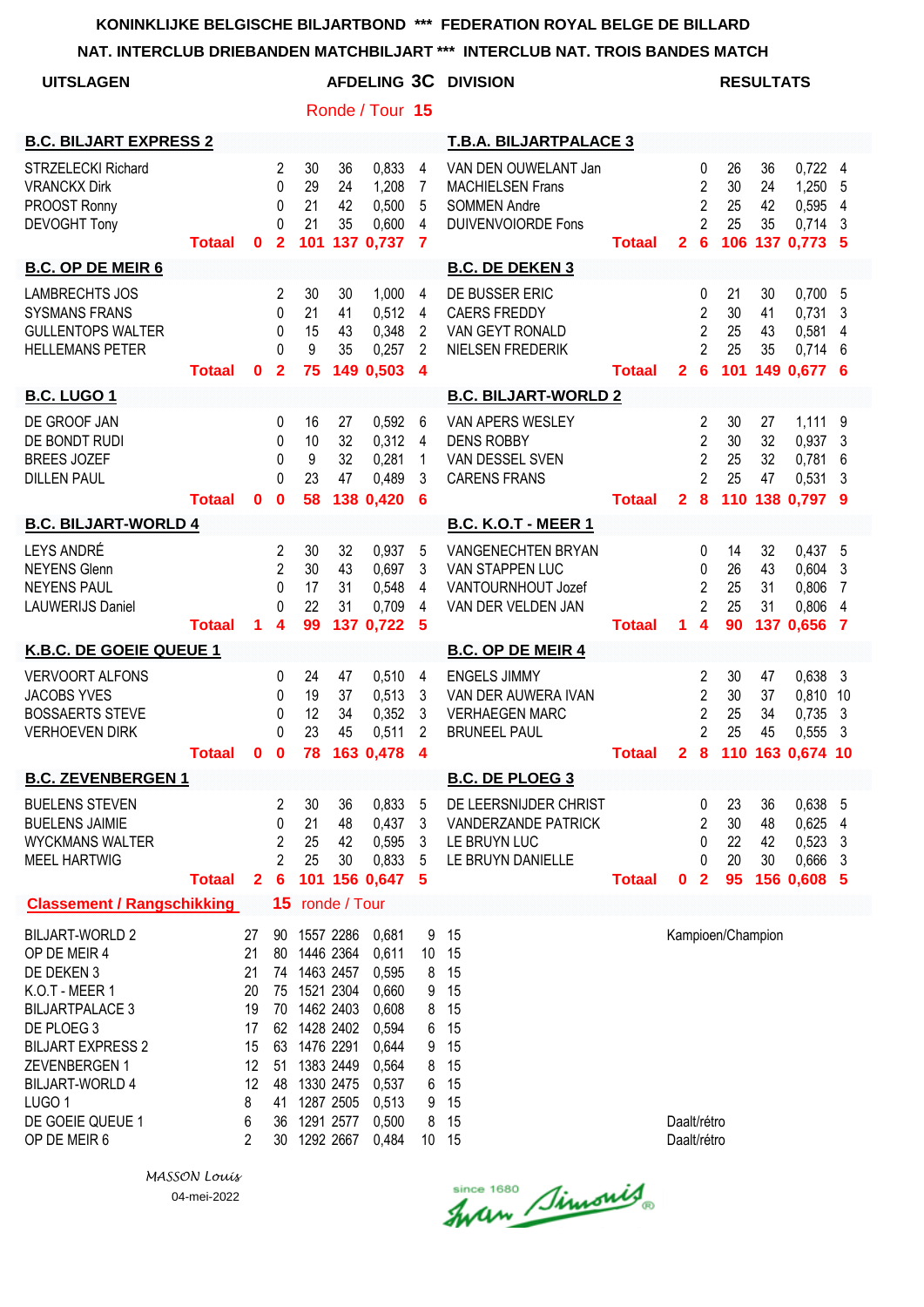**NAT. INTERCLUB DRIEBANDEN MATCHBILJART \*\*\* INTERCLUB NAT. TROIS BANDES MATCH**

| <b>UITSLAGEN</b>                                                                                                                                                                                                                                    |                                                                     |                                        |                                                                                                                     |                                                  |                                                                                                          | <b>AFDELING 3D</b><br>Ronde / Tour 15                   |                                                                                 | <b>DIVISION</b>                                                                                 |                            |              |                                                                                     |                            | <b>RESULTATS</b>                |                                                            |                                                 |
|-----------------------------------------------------------------------------------------------------------------------------------------------------------------------------------------------------------------------------------------------------|---------------------------------------------------------------------|----------------------------------------|---------------------------------------------------------------------------------------------------------------------|--------------------------------------------------|----------------------------------------------------------------------------------------------------------|---------------------------------------------------------|---------------------------------------------------------------------------------|-------------------------------------------------------------------------------------------------|----------------------------|--------------|-------------------------------------------------------------------------------------|----------------------------|---------------------------------|------------------------------------------------------------|-------------------------------------------------|
| <b>B.C. ACADEMIE CENTRUM GENT</b>                                                                                                                                                                                                                   |                                                                     |                                        |                                                                                                                     |                                                  |                                                                                                          |                                                         |                                                                                 | <b>B.C. T SLEEPBOOTJE 1</b>                                                                     |                            |              |                                                                                     |                            |                                 |                                                            |                                                 |
| <b>SONCK Robby</b><br><b>WILLEMS Peter</b><br><b>DUJARDIN Luc</b><br>DE MEYER Eric                                                                                                                                                                  | <b>Totaal</b>                                                       | 1                                      | 0<br>$\overline{2}$<br>$\mathbf 0$<br>$\overline{2}$<br>4                                                           | 24<br>30<br>17<br>25<br>96                       | 34<br>24<br>40<br>53                                                                                     | 0,705<br>1,250<br>0,425<br>0,471<br>151 0,635           | 3<br>5<br>$\overline{2}$<br>$\overline{\mathbf{4}}$<br>5                        | DE WITTE Jeffrey<br><b>ROSIER Nick</b><br><b>THUY Marc</b><br><b>VERGULT François</b>           | <b>Totaal</b>              | 1            | $\overline{c}$<br>$\mathbf 0$<br>$\overline{2}$<br>0<br>4                           | 30<br>21<br>25<br>16<br>92 | 34<br>24<br>40<br>53<br>151     | 0,882 4<br>0,875<br>0,625<br>0,301<br>0,609                | 6<br>3<br>2<br>6                                |
| <b>B.C. QUALITY ZELE 1</b>                                                                                                                                                                                                                          |                                                                     |                                        |                                                                                                                     |                                                  |                                                                                                          |                                                         |                                                                                 | <b>B.C. RISQUONS TOUT 1</b>                                                                     |                            |              |                                                                                     |                            |                                 |                                                            |                                                 |
| RAEMDONCK Tommy<br><b>DUPONT Franky</b><br><b>BAETENS Marc</b><br><b>BOONE Koen</b>                                                                                                                                                                 | <b>Totaal</b>                                                       | $\mathbf 0$                            | 0<br>$\overline{2}$<br>0<br>$\Omega$<br>$\mathbf{2}$                                                                | 17<br>30<br>23<br>22<br>92                       | 40<br>44<br>56<br>47                                                                                     | 0,425<br>0,681<br>0,410<br>0,468<br>187 0,491           | 5<br>6<br>3<br>4<br>6                                                           | <b>BEGHIN Julien</b><br><b>FLORIN Marc</b><br>VANDEMAELE Paul-André<br><b>GUENEZ Christophe</b> | <b>Totaal</b>              | $\mathbf{2}$ | 2<br>0<br>$\overline{c}$<br>$\overline{2}$<br>$6\phantom{1}6$                       | 30<br>23<br>25<br>25       | 40<br>44<br>56<br>47<br>103 187 | 0,750<br>0,522<br>0,446<br>0,531<br>0,550                  | 4<br>3<br>5<br>4<br>- 5                         |
| <b>K.B.C. KORTRIJKSE 3</b>                                                                                                                                                                                                                          |                                                                     |                                        |                                                                                                                     |                                                  |                                                                                                          |                                                         |                                                                                 | <b>B.C. DOS ROESELARE 1</b>                                                                     |                            |              |                                                                                     |                            |                                 |                                                            |                                                 |
| VAN COILLIE FRANCKY<br><b>LEMAN WILLY</b><br><b>LEMAN GWEN</b><br>DE RYNCK IVAN                                                                                                                                                                     | <b>Totaal</b>                                                       | $\mathbf{2}$                           | 2<br>$\overline{2}$<br>$\overline{2}$<br>$\Omega$<br>6                                                              | 30<br>30<br>25<br>21                             | 35<br>37<br>26<br>48                                                                                     | 0,857<br>0,810<br>0,961<br>0,437<br>106 146 0.726       | 6<br>5<br>5<br>3<br>6                                                           | <b>DEBAES PETER</b><br>VANLAUWE STEPHAN<br><b>HOUTHAEVE JEAN-MARIE</b><br><b>LEYN PHILIPPE</b>  | <b>Totaal</b>              | $\mathbf 0$  | 0<br>0<br>0<br>$\overline{c}$<br>$\overline{2}$                                     | 16<br>16<br>14<br>25<br>71 | 35<br>37<br>26<br>48            | $0,457$ 4<br>0,432<br>0,538<br>0,520<br>146 0,486 4        | 4<br>3<br>3                                     |
| <b>B.C. KASTEELDREEF 2</b>                                                                                                                                                                                                                          |                                                                     |                                        |                                                                                                                     |                                                  |                                                                                                          |                                                         |                                                                                 | K.B.C. METRO 1                                                                                  |                            |              |                                                                                     |                            |                                 |                                                            |                                                 |
| <b>DUYTSCHAEVER Peter</b><br>DE BLEECKER Steven<br><b>DEVLIEGER Raoul</b><br><b>VERMEERSCH Ivan</b>                                                                                                                                                 | <b>Totaal</b>                                                       | 0                                      | 0<br>0<br>$\overline{2}$<br>0<br>$\mathbf{2}$                                                                       | 19<br>29<br>25<br>22<br>95                       | 46<br>38<br>41<br>67                                                                                     | 0,413<br>0,763<br>0,609<br>0,328<br>192 0,494           | 5<br>6<br>6<br>3<br>6                                                           | <b>ROSSEL Bart</b><br><b>STEELS Dieter</b><br><b>HOFMAN Raf</b><br><b>DUPONT Jean-Claude</b>    | <b>Totaal</b>              | $\mathbf{2}$ | $\overline{\mathbf{c}}$<br>$\overline{2}$<br>0<br>$\overline{2}$<br>$6\phantom{1}6$ | 30<br>30<br>20<br>25       | 46<br>38<br>41<br>67            | 0,652<br>0,789<br>0,487<br>0,373<br>105 192 0,546          | 7<br>5<br>3<br>$\overline{2}$<br>$\overline{7}$ |
| K.B.C. BRUGSE 2                                                                                                                                                                                                                                     |                                                                     |                                        |                                                                                                                     |                                                  |                                                                                                          |                                                         |                                                                                 | K.B.C. ONS HUIS 1                                                                               |                            |              |                                                                                     |                            |                                 |                                                            |                                                 |
| <b>VASSEUR PATRICK</b><br>PRIEUS ANDY<br><b>MISMAN EDDY</b><br>DE CLERCK JEAN                                                                                                                                                                       | <b>Totaal</b>                                                       |                                        | 2<br>$\overline{2}$<br>0<br>$\overline{2}$                                                                          | 30<br>30<br>22<br>25                             | 31<br>56<br>32<br>45                                                                                     | 0,967<br>0,535<br>0,687<br>0,555<br>2 6 107 164 0,652 4 | 4<br>4<br>3<br>3                                                                | <b>TEMMERMAN WALTER</b><br><b>GILLADE LUC</b><br>VAN MALDER DIRK<br><b>VAN DIJCK PHILIP</b>     | <b>Totaal</b>              |              | 0<br>0<br>$\overline{c}$<br>0                                                       | 19<br>25<br>25<br>20       | 31<br>56<br>32<br>45            | $0,612$ 4<br>0,446<br>0,781<br>0,444<br>0 2 89 164 0,542 6 | 6<br>5<br>4                                     |
| <b>B.C. DE WITTE MOLEN 2</b>                                                                                                                                                                                                                        |                                                                     |                                        |                                                                                                                     |                                                  |                                                                                                          |                                                         |                                                                                 | K.B.C. BRUGSE 3                                                                                 |                            |              |                                                                                     |                            |                                 |                                                            |                                                 |
| <b>SCHIETTECATTE YVES</b><br>STERCKVAL MICHEL<br>DE WOLF ALFONS<br>VAN OVERSCHELDE BONNY                                                                                                                                                            | <b>Totaal</b>                                                       | 1                                      | 0<br>2<br>2<br>0<br>4                                                                                               | 20<br>30<br>25<br>21<br>96                       | 37<br>48<br>44<br>51                                                                                     | 0,540<br>0,625<br>0,568<br>0,411<br>180 0,533           | 4<br>5<br>4<br>$\overline{2}$<br>5                                              | DE BAERE EDDY<br><b>FLAMEE KURT</b><br><b>DUMON DIRK</b><br><b>MEERSMAN Christ</b>              | <b>Totaal</b>              | 1            | 2<br>0<br>0<br>2<br>4                                                               | 30<br>17<br>16<br>25<br>88 | 37<br>48<br>44<br>51            | $0,810$ 6<br>0,354<br>0,363<br>0,490<br>180 0,488 6        | $\overline{2}$<br>5<br>3                        |
| <b>Classement / Rangschikking</b>                                                                                                                                                                                                                   |                                                                     |                                        |                                                                                                                     | 15 ronde / Tour                                  |                                                                                                          |                                                         |                                                                                 |                                                                                                 |                            |              |                                                                                     |                            |                                 |                                                            |                                                 |
| <b>KORTRIJKSE 3</b><br>ONS HUIS 1<br>METRO 1<br><b>QUALITY ZELE 1</b><br><b>BRUGSE 2</b><br><b>ACADEMIE CENTRUM GENT 1</b><br><b>RISQUONS TOUT 1</b><br><b>BRUGSE 3</b><br>DOS ROESELARE 1<br>T SLEEPBOOTJE 1<br>DE WITTE MOLEN 2<br>KASTEELDREEF 2 | 24<br>20<br>17<br>17<br>16<br>15<br>15<br>14<br>12<br>12<br>10<br>8 | 90<br>68<br>61<br>61<br>59<br>51<br>50 | 1561 2378<br>70 1459 2385<br>67 1442 2541<br>1405 2561<br>57 1312 2551<br>1370 2616<br>46 1330 2591<br>40 1418 2737 | 1506 2632<br>1436 2550<br>1455 2603<br>1331 2657 | 0,656<br>0,611<br>0,572<br>0,567<br>0,563<br>0,558<br>0,548<br>0,514<br>0,500<br>0,523<br>0,513<br>0,518 | 9<br>7 <sup>7</sup><br>9<br>9<br>8<br>34<br>6           | 15<br>15<br>15<br>7 15<br>15<br>7 15<br>15<br>7 15<br>15<br>15<br>7 15<br>11 15 |                                                                                                 | Daalt/rétro<br>Daalt/rétro |              | Kampioen/Champion                                                                   |                            |                                 |                                                            |                                                 |

Since 1680 Simonis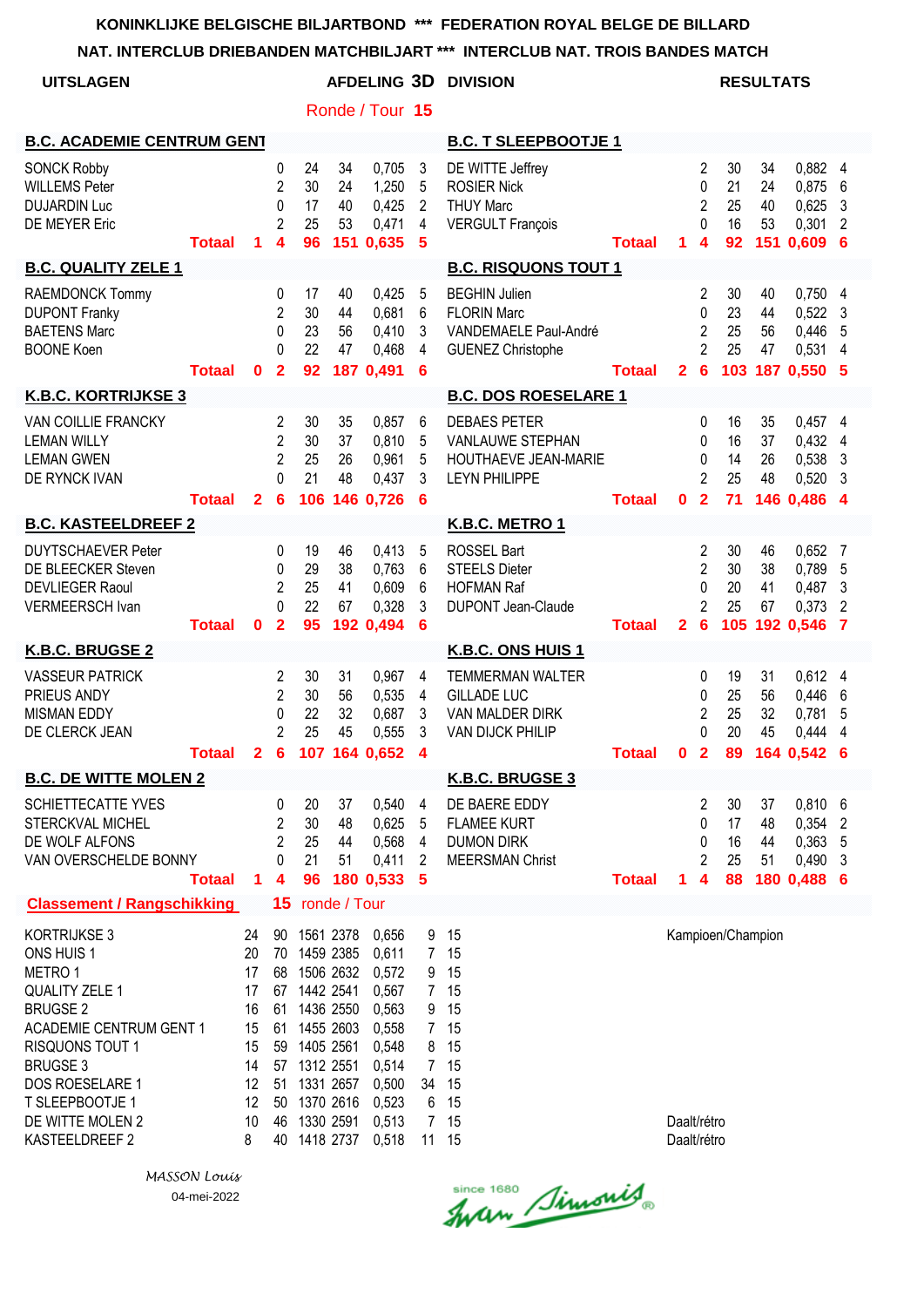#### **NAT. INTERCLUB DRIEBANDEN MATCHBILJART \*\*\* INTERCLUB NAT. TROIS BANDES MATCH**

| <b>UITSLAGEN</b>                                                                                    |               |                |                                                                              |                            |                      |                                               |                                                          | AFDELING 4A DIVISION                                                                       |               |          |                                                                   |                            | <b>RESULTATS</b>            |                                                 |                                                               |
|-----------------------------------------------------------------------------------------------------|---------------|----------------|------------------------------------------------------------------------------|----------------------------|----------------------|-----------------------------------------------|----------------------------------------------------------|--------------------------------------------------------------------------------------------|---------------|----------|-------------------------------------------------------------------|----------------------------|-----------------------------|-------------------------------------------------|---------------------------------------------------------------|
|                                                                                                     |               |                |                                                                              |                            |                      | Ronde / Tour 15                               |                                                          |                                                                                            |               |          |                                                                   |                            |                             |                                                 |                                                               |
| <b>T.B.A. BILJARTPALACE 4</b>                                                                       |               |                |                                                                              |                            |                      |                                               |                                                          | K.B.C. DE GOEIE QUEUE 3                                                                    |               |          |                                                                   |                            |                             |                                                 |                                                               |
| <b>ADAMS KEVIN</b><br><b>BEYENS CHRIS</b><br><b>LOODTS DIEDE</b><br><b>DIERICKX JOZEF</b>           | <b>Totaal</b> | $\overline{2}$ | 2<br>$\Omega$<br>$\overline{2}$<br>$\overline{2}$<br>6                       | 25<br>22<br>20<br>20<br>87 | 31<br>64<br>33<br>48 | 0,806<br>0,343<br>0,606<br>0,416<br>176 0,494 | 3<br>$\overline{4}$<br>5<br>5<br>5                       | <b>VANHOUT ALDO</b><br>PROOST EDDY<br>VAN CUYCK ALFONS<br><b>VANHOUT DINO</b>              | <b>Totaal</b> | $\bf{0}$ | 0<br>$\overline{2}$<br>$\mathbf{0}$<br>$\Omega$<br>$\overline{2}$ | 8<br>25<br>10<br>14<br>57  | 31<br>64<br>33<br>48        | 0,258<br>0,390<br>0,303<br>0,291<br>176 0,323   | -3<br>$\overline{3}$<br>$\overline{2}$<br>$\overline{2}$<br>3 |
| <b>BILLIARD PROMOTION TEAM 2</b>                                                                    |               |                |                                                                              |                            |                      |                                               |                                                          | <b>B.C. DE PLOEG 4</b>                                                                     |               |          |                                                                   |                            |                             |                                                 |                                                               |
| <b>SCHEURWEGHS DAVE</b><br><b>VERVLIET ERIK</b><br><b>GOOSSENS WALTER</b><br><b>HENDRICKX FRANS</b> | <b>Totaal</b> | $\mathbf{2}$   | 2<br>$\overline{2}$<br>$\overline{2}$<br>$\overline{2}$<br>8                 | 25<br>25<br>20<br>20<br>90 | 50<br>30<br>33<br>43 | 0,500<br>0,833<br>0,606<br>0,465<br>156 0,576 | 5<br>$\overline{4}$<br>$\overline{\mathbf{4}}$<br>3<br>5 | <b>BOSCH LUC</b><br><b>DAEMS JAN</b><br><b>FOURGNY Ronny</b><br><b>DILLEN GUIDO</b>        | <b>Totaal</b> | $\bf{0}$ | 0<br>0<br>$\mathbf{0}$<br>$\Omega$<br>$\bf{0}$                    | 19<br>12<br>13<br>17<br>61 | 50<br>30<br>33<br>43        | 0,380<br>0,400<br>0,393<br>0,395<br>156 0,391   | - 3<br>$\overline{1}$<br>-3<br>$\mathbf{3}$<br>3              |
| <b>B.C. BILJART EXPRESS 4</b>                                                                       |               |                |                                                                              |                            |                      |                                               |                                                          | <b>B.C. LUGO 3</b>                                                                         |               |          |                                                                   |                            |                             |                                                 |                                                               |
| <b>POELS Kris</b><br><b>SCHAERLAEKEN Karel</b><br><b>ROOMS Marc</b><br><b>BOOGERS Johan</b>         | <b>Totaal</b> | $\overline{2}$ | $\mathbf{2}$<br>$\overline{2}$<br>$\overline{2}$<br>$\overline{2}$<br>8      | 25<br>25<br>20<br>20<br>90 | 30<br>34<br>58<br>52 | 0,833<br>0,735<br>0,344<br>0,384<br>174 0,517 | 5<br>4<br>3<br>$\overline{2}$<br>5                       | <b>CAYENBERGHS Jean</b><br>VAN RIEL Koen<br>VAN MECHELEN Arnold<br><b>BUELENS Jan</b>      | Totaal        | $\bf{0}$ | $\Omega$<br>0<br>0<br>$\Omega$<br>$\mathbf 0$                     | 15<br>13<br>11<br>18<br>57 | 30<br>34<br>58<br>52        | 0,500<br>0,382<br>0,189<br>0,346<br>174 0,327 3 | - 3<br>$\overline{2}$<br>$\overline{2}$<br>$\mathbf{3}$       |
| <b>B.C. MISTER 100 - Lier 7</b>                                                                     |               |                |                                                                              |                            |                      |                                               |                                                          | K.B.C. BILJARTVRIENDEN Tu 4                                                                |               |          |                                                                   |                            |                             |                                                 |                                                               |
| <b>TRUYTS Peter</b><br>VAN DER MEIREN Ludo<br>VAN HOOL Marc<br><b>AYDIN Alper</b>                   | <b>Totaal</b> | 1              | $\Omega$<br>$\overline{2}$<br>$\Omega$<br>$\overline{2}$<br>$\boldsymbol{4}$ | 23<br>25<br>18<br>20<br>86 | 51<br>61<br>39<br>47 | 0,450<br>0,409<br>0,461<br>0,425<br>198 0,434 | 3<br>3<br>3<br>5<br>5                                    | <b>VAN DYCK Luc</b><br>SMOLDERS Ad<br><b>CROLS Hugo</b><br><b>BORBURGH Ab</b>              | Totaal        | 1        | 2<br>0<br>$\overline{2}$<br>$\Omega$<br>$\boldsymbol{4}$          | 25<br>23<br>20<br>12<br>80 | 51<br>61<br>39<br>47<br>198 | 0,490<br>0,377<br>0,512<br>0,255<br>0,404       | - 4<br>- 3<br>-4<br>$\overline{2}$<br>$\boldsymbol{4}$        |
| <b>DRIEB. CLUB DE LEUG 6</b>                                                                        |               |                |                                                                              |                            |                      |                                               |                                                          | <b>B.C. BILJART-WORLD 7</b>                                                                |               |          |                                                                   |                            |                             |                                                 |                                                               |
| <b>KERREMANS JYRKI</b><br><b>KERREMANS ROLAND</b><br>TÜRKBEN MURAT<br>VAN THIELEN ANDRÉ             |               |                | 2<br>$\Omega$<br>1<br>$\overline{2}$                                         | 25<br>15<br>20<br>20       | 27<br>42<br>46<br>56 | 0.925<br>0,357<br>0,434<br>0,357              | $\overline{7}$<br>$\overline{2}$<br>3<br>4               | <b>BELLEKENS FRANS</b><br><b>VERMEESCH LUC</b><br><b>HEYLEN MARC</b><br><b>CORLUY RUDI</b> |               |          | $\Omega$<br>$\mathfrak{p}$<br>1<br>$\Omega$                       | 13<br>25<br>20<br>11       | 27<br>42<br>46<br>56        | 0,481<br>0,595<br>0,434<br>0,196                | -3<br>5<br>5<br>$\overline{1}$                                |
| VRIJ 0                                                                                              | <b>Totaal</b> | $\mathbf{2}$   | 5                                                                            | 80                         | 171                  | 0,467                                         | 7                                                        | <b>B.C. DE COECK 1</b>                                                                     | <b>Totaal</b> | $\bf{0}$ | 3                                                                 | 69                         | 171                         | 0,403                                           | 5                                                             |

| Totaal                            |                |    |                        |            |   |      | Totaal |
|-----------------------------------|----------------|----|------------------------|------------|---|------|--------|
| <b>Classement / Rangschikking</b> |                |    | <b>15</b> ronde / Tour |            |   |      |        |
| <b>PROMOTION TEAM 2</b>           | 27             | 92 | 1216 1940              | 0.626      | 7 | 14   |        |
| <b>BILJARTPALACE 4</b>            | 23             | 87 | 1202 2203              | 0.545      | 7 | 14   |        |
| DE COECK 1                        | 19             | 69 | 1045 1988              | 0,525      | 7 | -13  |        |
| <b>BILJART EXPRESS 4</b>          | 17             |    | 62 1128 2219           | 0.508      | 6 | 14   |        |
| MISTER 100 - Lier 7               | 16             | 65 | 1114 2491              | 0.447      | 6 | 14   |        |
| BILJART-WORLD 7                   | 11             | 46 | 966 2264               | 0.426      | 5 | -13  |        |
| DE PLOEG 4                        | 10             | 47 | 1050 2420              | 0.433      |   | 5 14 |        |
| DRIEB. CLUB DE LEUG 6             | 10             | 46 | 1000 2349              | 0.425      | 8 | -13  |        |
| BILJARTVRIENDEN Tu 4              | 8              | 32 | 930 2345               | 0.396      | 6 | -13  |        |
| DE GOEIE QUEUE 3                  | 7              | 31 | 877 2453               | 0.357      | 7 | 14   |        |
| LUGO <sub>3</sub>                 | $\overline{2}$ | 23 | 885 2658               | 0,332      | 6 | -14  |        |
| VRIJ 0                            | 0              | 0  | 0                      | 0.000<br>0 | 0 | 0    |        |

*MASSON Louis* 04-mei-2022

Since 1680 Simonis

PROMOTION TEAM 2 27 92 1216 1940 0,626 7 14 Kampioen/Champion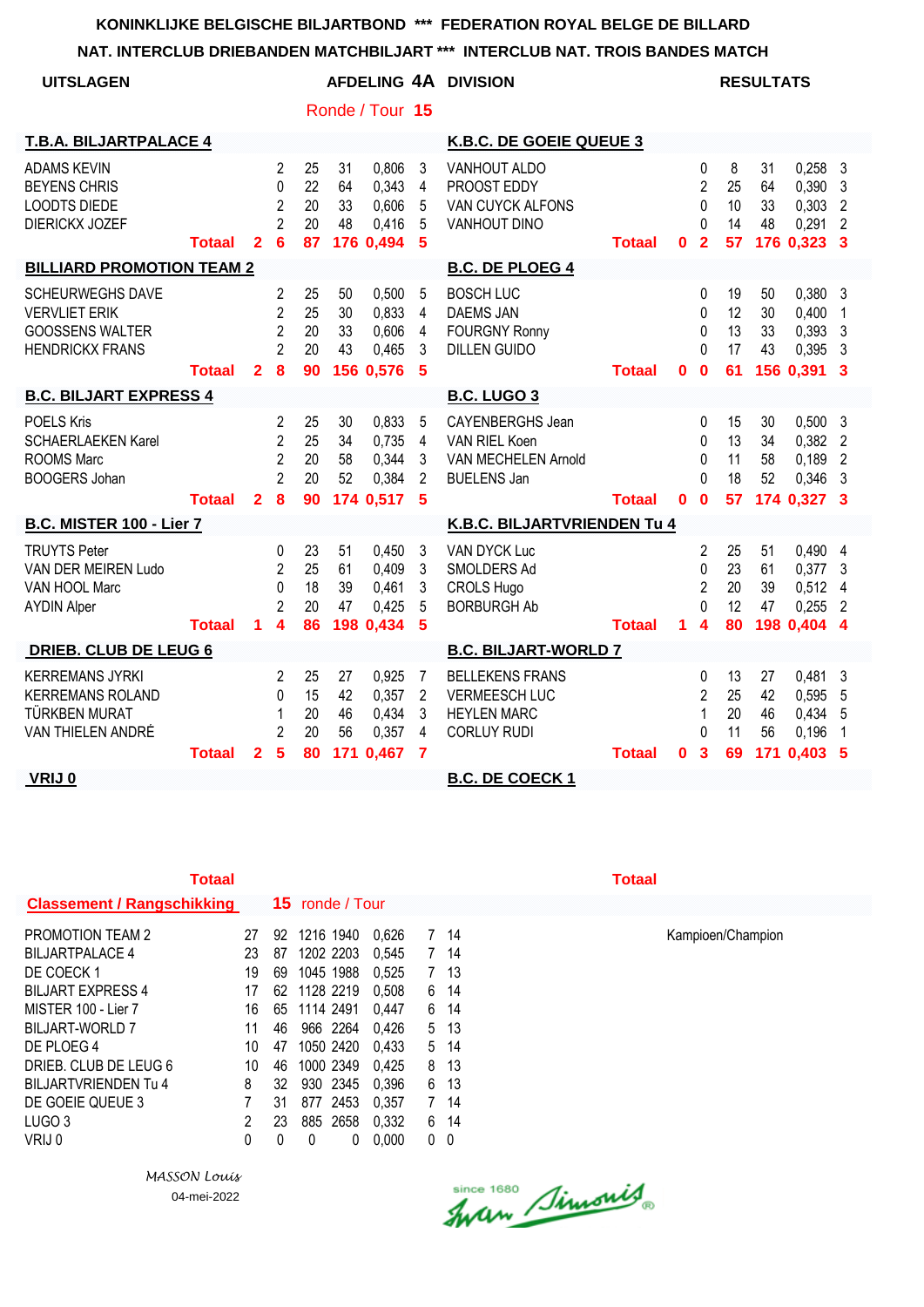|                                                                                                                                                                                                                                          |               |                                                                    |                                                                         |                                                                                                                                     |                                    |                                                                                                          |                                                                                                | NAT. INTERCLUB DRIEBANDEN MATCHBILJART *** INTERCLUB NAT. TROIS BANDES MATCH             |               |                |                                                                       |                            |                      |                                                                 |                |
|------------------------------------------------------------------------------------------------------------------------------------------------------------------------------------------------------------------------------------------|---------------|--------------------------------------------------------------------|-------------------------------------------------------------------------|-------------------------------------------------------------------------------------------------------------------------------------|------------------------------------|----------------------------------------------------------------------------------------------------------|------------------------------------------------------------------------------------------------|------------------------------------------------------------------------------------------|---------------|----------------|-----------------------------------------------------------------------|----------------------------|----------------------|-----------------------------------------------------------------|----------------|
| <b>UITSLAGEN</b>                                                                                                                                                                                                                         |               |                                                                    |                                                                         |                                                                                                                                     |                                    |                                                                                                          |                                                                                                | AFDELING 4B DIVISION                                                                     |               |                |                                                                       |                            | <b>RESULTATS</b>     |                                                                 |                |
|                                                                                                                                                                                                                                          |               |                                                                    |                                                                         |                                                                                                                                     |                                    | Ronde / Tour 15                                                                                          |                                                                                                |                                                                                          |               |                |                                                                       |                            |                      |                                                                 |                |
| <b>B.C. DE COECK 3</b>                                                                                                                                                                                                                   |               |                                                                    |                                                                         |                                                                                                                                     |                                    |                                                                                                          |                                                                                                | <b>B.C. DE NOORDERKEMPEN 1</b>                                                           |               |                |                                                                       |                            |                      |                                                                 |                |
| VAN ROOIJ Arnoud<br><b>JANSENS Remi</b><br><b>JANSENS Willy</b><br><b>KOKS Piet</b>                                                                                                                                                      | <b>Totaal</b> | $\overline{2}$                                                     | 2<br>$\overline{2}$<br>0<br>$\overline{2}$<br>$6\phantom{1}6$           | 25<br>25<br>14<br>20<br>84                                                                                                          | 35<br>61<br>34<br>49               | 0,714<br>0,409<br>0,411<br>0,408<br>179 0,469 4                                                          | -3<br>4<br>$\overline{2}$<br>3                                                                 | <b>MATHYSEN Wesley</b><br><b>BASTIAENS Geert</b><br>DE LAET Marc<br>STOOP Marc           | <b>Totaal</b> | $\mathbf{0}$   | 0<br>$\mathbf{0}$<br>2<br>$\Omega$<br>$\overline{2}$                  | 16<br>23<br>20<br>19<br>78 | 35<br>61<br>34<br>49 | $0,457$ 3<br>$0,377$ 3<br>0,588 4<br>0,387 2<br>179 0,435 4     |                |
| <b>B.C. DE DEKEN 4</b>                                                                                                                                                                                                                   |               |                                                                    |                                                                         |                                                                                                                                     |                                    |                                                                                                          |                                                                                                | <b>B.C. DE PLOEG 5</b>                                                                   |               |                |                                                                       |                            |                      |                                                                 |                |
| <b>VAN GAVERE ERWIN</b><br><b>OVERHEYDEN RONALD</b><br>VAN LAERE GLENN<br>SINNAEVE CHRIS                                                                                                                                                 | <b>Totaal</b> | 2 <sup>1</sup>                                                     | $\overline{2}$<br>$\overline{2}$<br>$\mathbf{0}$<br>$\overline{2}$<br>6 | 25<br>25<br>$\overline{7}$<br>20<br>77                                                                                              | 40<br>47<br>33<br>43               | 0,625<br>0,531<br>0,212<br>0,465<br>163 0,472                                                            | $\mathbf{3}$<br>$\overline{4}$<br>$\overline{2}$<br>3<br>$\overline{\mathbf{4}}$               | <b>KERKHOFS MARK</b><br>VAN DE WALLE WALTER<br>PHILIPOOM LUCA<br>VAN HECKE LEO           | <b>Totaal</b> | $\mathbf{0}$   | 0<br>0<br>$\overline{2}$<br>$\Omega$<br>$\overline{\mathbf{2}}$       | 19<br>19<br>20<br>18<br>76 | 40<br>47<br>33<br>43 | $0,475$ 5<br>0,404 6<br>0,606<br>$0,418$ 3<br>163 0,466 6       | $\overline{4}$ |
| <b>T.B.A. BILJARTPALACE 5</b>                                                                                                                                                                                                            |               |                                                                    |                                                                         |                                                                                                                                     |                                    |                                                                                                          |                                                                                                | <b>B.C. MEERLESE 2</b>                                                                   |               |                |                                                                       |                            |                      |                                                                 |                |
| <b>HANNOSET KAREL</b><br>ADRIAENSEN KAREL<br>VAN HOYE RONAN<br><b>EVERS LUC</b>                                                                                                                                                          | <b>Totaal</b> | $\mathbf{0}$                                                       | $\mathbf 0$<br>$\mathbf{0}$<br>2<br>$\Omega$<br>$\overline{2}$          | 15<br>10<br>20<br>11<br>56                                                                                                          | 29<br>30<br>44<br>20               | 0,517<br>0,333<br>0,454<br>0,550<br>123 0,455                                                            | $\overline{2}$<br>$\mathbf{3}$<br>2<br>$\overline{4}$<br>$\overline{4}$                        | VAN OOSTERHOUT JAN<br><b>KRIJNEN ANJO</b><br>VANDERHENST GUY<br>MACHIELSE TILO           | <b>Totaal</b> | 2 <sub>6</sub> | $\overline{2}$<br>$\overline{2}$<br>$\mathbf{0}$<br>$\overline{2}$    | 25<br>25<br>18<br>20<br>88 | 29<br>30<br>44<br>20 | 0,862 4<br>0,8336<br>0,409 4<br>1,0006<br>123 0.715 6           |                |
| <b>B.C. K.O.T - MEER 2</b>                                                                                                                                                                                                               |               |                                                                    |                                                                         |                                                                                                                                     |                                    |                                                                                                          |                                                                                                | <b>B.C. BILJART-WORLD 6</b>                                                              |               |                |                                                                       |                            |                      |                                                                 |                |
| <b>HERREWEGHE VICTOR</b><br>VAN DE POEL MARC<br><b>VERHEIJEN STAN</b><br><b>HUIJBREGTS ANDRE</b>                                                                                                                                         | <b>Totaal</b> | $\mathbf{2}$                                                       | $\overline{2}$<br>1<br>2<br>$\Omega$<br>$5\phantom{1}$                  | 25<br>25<br>20<br>12<br>82                                                                                                          | 34<br>58<br>41<br>47               | 0,735<br>0,431<br>0,487<br>0,255<br>180 0,455                                                            | 3<br>3<br>3<br>4<br>$\overline{\mathbf{4}}$                                                    | SOETEWYE MICHEL<br>VAN DEN BROECK Daniel<br><b>BISSCHOPS BEN</b><br>ROOSEMONT BERT       | <b>Totaal</b> | $\mathbf{0}$   | 0<br>$\mathbf 1$<br>$\mathbf{0}$<br>$\overline{2}$<br>$\mathbf{3}$    | 11<br>25<br>11<br>20<br>67 | 34<br>58<br>41<br>47 | $0,323$ 1<br>$0,431$ 8<br>$0,268$ 2<br>$0,425$ 2<br>180 0,372 8 |                |
| K.B.C. BILJARTVRIENDEN Tu 2                                                                                                                                                                                                              |               |                                                                    |                                                                         |                                                                                                                                     |                                    |                                                                                                          |                                                                                                | K.B.C. DE GOEIE QUEUE 2                                                                  |               |                |                                                                       |                            |                      |                                                                 |                |
| VAN HEES PETER<br><b>VERKURINGEN LUC</b><br>PROOST LUC<br><b>GIJS JOZEF</b>                                                                                                                                                              | <b>Totaal</b> | $\mathbf{0}$                                                       | 1<br>0<br>$\overline{2}$<br>0<br>$\mathbf{3}$                           | 25<br>14<br>20<br>12                                                                                                                | 31<br>23<br>41<br>64               | 0,806<br>0,608<br>0,487<br>0,187<br>71 159 0,446 6                                                       | 3<br>$\overline{4}$<br>6<br>$\overline{2}$                                                     | <b>BOLLANSEE EDDY</b><br>DE BAL MICHEL<br><b>DAEMEN FRANK</b><br><b>BOSSAERTS WALTER</b> | <b>Totaal</b> | 2 <sub>5</sub> | 1<br>$\overline{2}$<br>$\pmb{0}$<br>$\overline{2}$                    | 25<br>25<br>15<br>20       | 31<br>23<br>41<br>64 | 0,806 4<br>1,086<br>0,365<br>0,312<br>85 159 0,534 5            | 5<br>4<br>3    |
| <b>B.C. OP DE MEIR 8</b>                                                                                                                                                                                                                 |               |                                                                    |                                                                         |                                                                                                                                     |                                    |                                                                                                          |                                                                                                | <b>B.C. DE COECK 2</b>                                                                   |               |                |                                                                       |                            |                      |                                                                 |                |
| <b>LENAERTS PAUL</b><br><b>VERHAEGEN STAN</b><br><b>LANGMANS FRANÇOIS</b><br><b>FAES IVO</b>                                                                                                                                             | <b>Totaal</b> | $\mathbf 1$                                                        | 0<br>2<br>0<br>$\overline{2}$<br>$\overline{\mathbf{4}}$                | 20<br>25<br>6<br>20<br>71                                                                                                           | 52<br>42<br>39<br>38               | 0,384<br>0,595<br>0,153<br>0,526<br>171 0,415 4                                                          | $\mathbf{3}$<br>$\overline{4}$<br>$\overline{2}$<br>$\overline{4}$                             | VAN DEUREN JAN<br><b>VERBEEK MARC</b><br><b>VERCAIGNE EDWARD</b><br>STESSENS GEERT       | <b>Totaal</b> | 1.             | $\overline{2}$<br>0<br>$\overline{2}$<br>$\Omega$<br>$\boldsymbol{4}$ | 25<br>24<br>20<br>18<br>87 | 52<br>42<br>39<br>38 | 0,480 7<br>$0,571$ 3<br>$0,512$ 3<br>$0,473$ 3<br>171 0,508 7   |                |
| <b>Classement / Rangschikking</b>                                                                                                                                                                                                        |               |                                                                    | 15                                                                      |                                                                                                                                     | ronde / Tour                       |                                                                                                          |                                                                                                |                                                                                          |               |                |                                                                       |                            |                      |                                                                 |                |
| <b>MEERLESE 2</b><br>DE GOEIE QUEUE 2<br>K.O.T - MEER 2<br>DE COECK 2<br>DE DEKEN 4<br>DE NOORDERKEMPEN 1<br>OP DE MEIR 8<br><b>BILJART-WORLD 6</b><br><b>BILJARTVRIENDEN Tu 2</b><br>DE PLOEG 5<br><b>BILJARTPALACE 5</b><br>DE COECK 3 |               | 27<br>21<br>20<br>17<br>15<br>15<br>13<br>13<br>13<br>12<br>8<br>6 | 93<br>79<br>53<br>50<br>40<br>40                                        | 1243 2433<br>70 1194 2465<br>63 1157 2531<br>61 1173 2500<br>57 1179 2496<br>58 1150 2588<br>56 1130 2466<br>1134 2490<br>1110 2505 | 1275 2048<br>970 2547<br>1032 2527 | 0,622<br>0,510<br>0,484<br>0,457<br>0,469<br>0,472<br>0,444<br>0,458<br>0,455<br>0,443<br>0,380<br>0,408 | $\overline{7}$<br>6<br>6<br>7 <sup>7</sup><br>8<br>7 <sup>1</sup><br>$7\overline{ }$<br>5<br>8 | 15<br>15<br>15<br>7 15<br>7 15<br>7 15<br>15<br>15<br>15<br>15<br>15<br>15               |               |                |                                                                       |                            | Kampioen/Champion    |                                                                 |                |

Since 1680 Simonis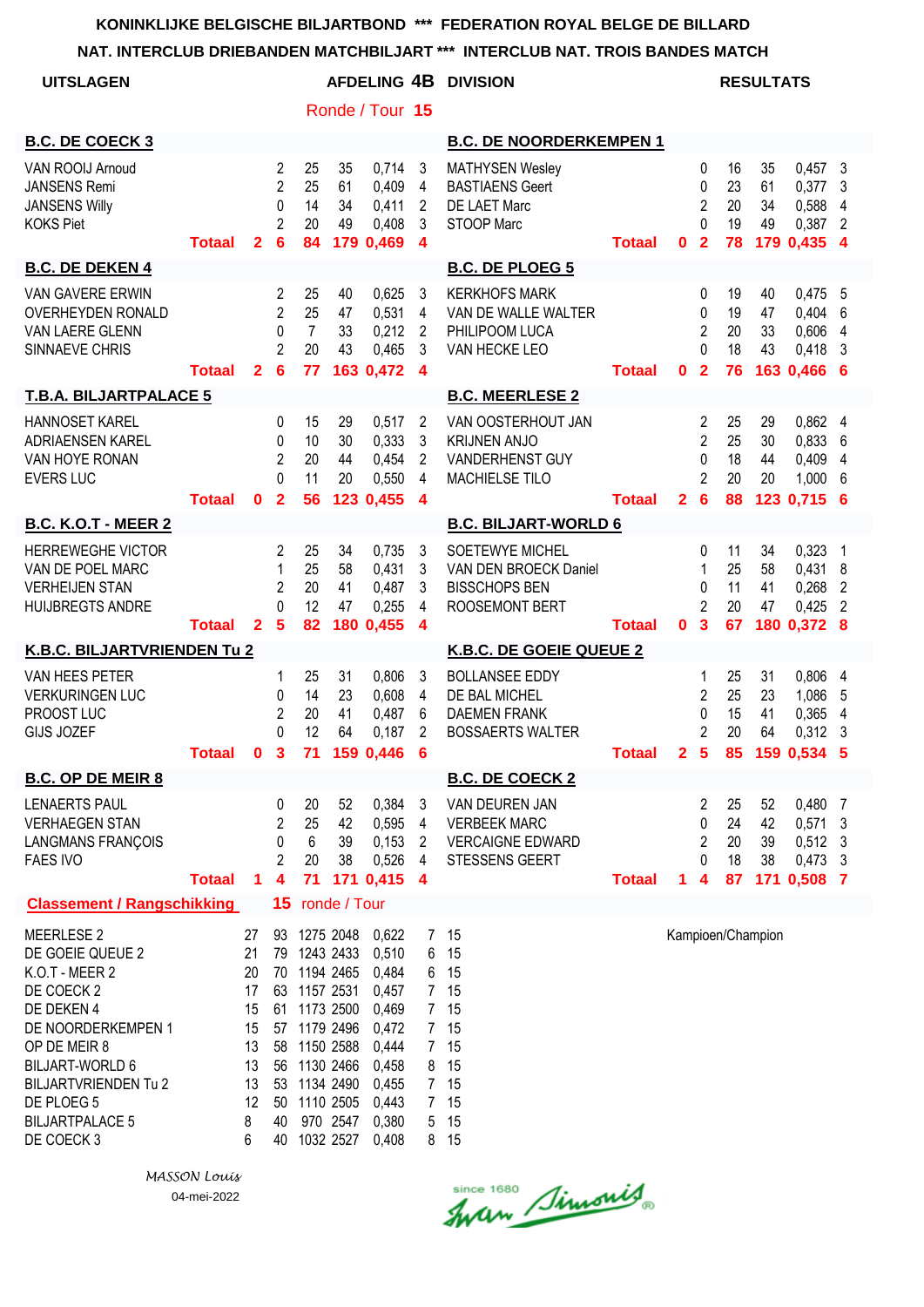| <b>UITSLAGEN</b>                                                                                       |               |                |                                                                                     |                                        |                      |                                               |                                                   | <b>AFDELING 4C DIVISION</b>                                                                    |               |                |                                                                              |                            | <b>RESULTATS</b>            |                                                       |                                                             |
|--------------------------------------------------------------------------------------------------------|---------------|----------------|-------------------------------------------------------------------------------------|----------------------------------------|----------------------|-----------------------------------------------|---------------------------------------------------|------------------------------------------------------------------------------------------------|---------------|----------------|------------------------------------------------------------------------------|----------------------------|-----------------------------|-------------------------------------------------------|-------------------------------------------------------------|
|                                                                                                        |               |                |                                                                                     |                                        |                      | Ronde / Tour 15                               |                                                   |                                                                                                |               |                |                                                                              |                            |                             |                                                       |                                                             |
| <b>B.C. T'S PLACE 2</b>                                                                                |               |                |                                                                                     |                                        |                      |                                               |                                                   | <b>DRIEB. CLUB DE LEUG 5</b>                                                                   |               |                |                                                                              |                            |                             |                                                       |                                                             |
| <b>ELSKENS PIERRE</b><br><b>COPPENS SANDRO</b><br>VAN DER VORST ALAIN<br><b>LEDEGEN Eric</b>           | <b>Totaal</b> | 1              | $\Omega$<br>$\overline{2}$<br>$\overline{2}$<br>$\Omega$<br>$\overline{\mathbf{4}}$ | 18<br>25<br>20<br>12<br>75             | 33<br>45<br>33<br>70 | 0,545<br>0,555<br>0,606<br>0,171<br>181 0,414 | 5<br>3<br>3<br>$\overline{2}$<br>5                | <b>CLAESEN DIRK</b><br>DE CAE LUC<br><b>DILLEN FRANK</b><br>VAN DEN BRANDE CONSTANT            | <b>Totaal</b> | 1              | $\overline{2}$<br>$\Omega$<br>0<br>$\overline{2}$<br>$\overline{\mathbf{4}}$ | 25<br>22<br>14<br>19<br>80 | 33<br>45<br>33<br>70<br>181 | $0,757$ 3<br>0,488<br>$0,424$ 3<br>0,271<br>0,441     | $\overline{4}$<br>$\overline{2}$<br>$\overline{\mathbf{4}}$ |
| <b>B.C. BILJART-WORLD 8</b>                                                                            |               |                |                                                                                     |                                        |                      |                                               |                                                   | K.B.C. BILJARTVRIENDEN Tu 3                                                                    |               |                |                                                                              |                            |                             |                                                       |                                                             |
| <b>VROEMANS KOEN</b><br><b>VROEMANS GEERT</b><br><b>WIJNS HERMAN</b><br><b>VROEMANS FRANS</b>          |               |                | $\mathbf{0}$<br>2<br>2<br>2                                                         | 14<br>25<br>20<br>20                   | 31<br>48<br>26<br>48 | 0,451<br>0,520<br>0,769<br>0,416              | 2<br>3<br>3<br>3                                  | <b>VOLDERS MARIO</b><br><b>VERBEEK CYRIEL</b><br><b>GEUDENS LUDO</b><br><b>WILLEMSEN PETER</b> |               |                | $\mathbf{2}$<br>0<br>0<br>$\Omega$                                           | 25<br>22<br>10<br>10       | 31<br>48<br>26<br>48        | 0,806 4<br>$0,458$ 3<br>0,384 2<br>0,208              | $\overline{2}$                                              |
|                                                                                                        | <b>Totaal</b> | $\overline{2}$ | 6                                                                                   | 79                                     |                      | 153 0,516                                     | 3                                                 |                                                                                                | <b>Totaal</b> | $\bf{0}$       | $\overline{2}$                                                               | 67                         |                             | 153 0,437 4                                           |                                                             |
| <b>ST TRUIDENSE BA 2</b>                                                                               |               |                |                                                                                     |                                        |                      |                                               |                                                   | <b>B.C. BILJART EXPRESS 5</b>                                                                  |               |                |                                                                              |                            |                             |                                                       |                                                             |
| <b>HENDRICKX Marc</b><br><b>METALIDIS Lazaros</b><br><b>SACRE Johnny</b><br>DE WOLF Alexander          | <b>Totaal</b> | $\bf{0}$       | $\Omega$<br>$\mathbf{0}$<br>$\Omega$<br>$\blacktriangleleft$                        | 15<br>18<br>18<br>$\overline{7}$<br>58 | 43<br>62<br>70<br>28 | 0,348<br>0,290<br>0,257<br>0,250<br>203 0,285 | 4<br>3<br>2<br>$\overline{2}$<br>$\boldsymbol{4}$ | <b>CRUZ Antonio</b><br><b>ZAGERS Rony</b><br><b>SNEYERS Eric</b><br><b>NAGELS Luc</b>          | <b>Totaal</b> | $\overline{2}$ | $\overline{2}$<br>$\overline{2}$<br>1<br>$\overline{c}$<br>$\overline{7}$    | 25<br>25<br>18<br>20<br>88 | 43<br>62<br>70<br>28        | 0,581 5<br>0,403<br>0,257<br>$0,714$ 4<br>203 0,433 5 | - 5<br>$\overline{2}$                                       |
| <b>K.B.A. SINT NIKLASE 3</b>                                                                           |               |                |                                                                                     |                                        |                      |                                               |                                                   | <b>B.C. AVENUE 2</b>                                                                           |               |                |                                                                              |                            |                             |                                                       |                                                             |
| <b>CLARYSSE Frankie</b><br><b>HUYBEN Gilbert</b><br><b>PEVENAGE Killian</b><br><b>PEVENAGE Patrick</b> | <b>Totaal</b> | $\bf{0}$       | $\Omega$<br>$\Omega$<br>$\overline{c}$<br>$\Omega$<br>$\overline{2}$                | 16<br>23<br>20<br>16<br>75             | 39<br>70<br>45<br>49 | 0,410<br>0,328<br>0,444<br>0,326<br>203 0,369 | 3<br>3<br>4<br>3<br>4                             | VAN DER SLOTEN René<br><b>GARITTE Gustaaf</b><br>VAN REMOORTERE Freddy<br>DE SWAENE Walter     | <b>Totaal</b> | $\overline{2}$ | $\overline{2}$<br>$\mathfrak{p}$<br>0<br>$\overline{2}$<br>6                 | 25<br>24<br>15<br>20<br>84 | 39<br>70<br>45<br>49<br>203 | 0,641<br>0,342<br>0,333<br>0,408<br>0,413,5           | 5<br>$\overline{\phantom{a}}$<br>$\overline{2}$<br>-3       |
| K.B.C. COURONNE Royale 3                                                                               |               |                |                                                                                     |                                        |                      |                                               |                                                   | VRIJ 5                                                                                         |               |                |                                                                              |                            |                             |                                                       |                                                             |

|                                   | <b>Totaal</b> |              |                |                        |           |           |                |                          | <b>Totaal</b> |   |              |    |                   |           |     |
|-----------------------------------|---------------|--------------|----------------|------------------------|-----------|-----------|----------------|--------------------------|---------------|---|--------------|----|-------------------|-----------|-----|
| <b>B.C. OP DE MEIR 9</b>          |               |              |                |                        |           |           |                | <b>B.C. HERSTALIEN 5</b> |               |   |              |    |                   |           |     |
| VANDEVELDE KURT                   |               |              | $\overline{2}$ | 25                     | 43        | 0,581     | 3              | <b>GROENEN JOEL</b>      |               |   | 0            | 15 | 43                | 0,348 4   |     |
| VAN CAMP Freddy                   |               |              | 0              | 21                     | 34        | 0,617     | 3              | <b>GUTIERREZ LEANDRO</b> |               |   | 2            | 25 | 34                | $0,735$ 5 |     |
| VAN DAEL FRED                     |               |              | 2              | 20                     | 33        | 0,606     | 5              | <b>RENES PASCAL</b>      |               |   | 0            | 16 | 33                | 0,484     | 4   |
| <b>SCHURMANN JACK</b>             |               |              | 2              | 20                     | 30        | 0,666     | 4              | <b>QUERCI RAUL</b>       |               |   | 0            | 10 | 30                | 0,333     | - 3 |
|                                   | <b>Totaal</b> | $\mathbf{2}$ | 6              | 86                     |           | 140 0,614 | 5              |                          | <b>Totaal</b> | 0 | $\mathbf{2}$ | 66 | 140               | 0,471     | -5  |
| <b>Classement / Rangschikking</b> |               |              |                | <b>15</b> ronde / Tour |           |           |                |                          |               |   |              |    |                   |           |     |
| OP DE MEIR 9                      |               | 24           | 80             |                        | 1170 2166 | 0,540     | $\overline{7}$ | 14                       |               |   |              |    | Kampioen/Champion |           |     |
| <b>COURONNE Royale 3</b>          |               | 22           | 78             |                        | 1107 1871 | 0,591     | 9              | 13                       |               |   |              |    |                   |           |     |
| <b>AVENUE 2</b>                   |               | 19           | 71             |                        | 1106 2351 | 0.470     | 8              | 14                       |               |   |              |    |                   |           |     |
| <b>BILJART EXPRESS 5</b>          |               | 17           | 61             |                        | 1018 2207 | 0,461     |                | 13                       |               |   |              |    |                   |           |     |
| DRIEB. CLUB DE LEUG 5             |               | 16           | 58             |                        | 1043 2269 | 0.459     | 7              | 14                       |               |   |              |    |                   |           |     |
| <b>HERSTALIEN 5</b>               |               | 14           | 52             |                        | 1027 2258 | 0,454     | 6              | 14                       |               |   |              |    |                   |           |     |
| <b>BILJART-WORLD 8</b>            |               | 13           | 55             |                        | 1002 2120 | 0.472     | 6              | 13                       |               |   |              |    |                   |           |     |
| <b>BILJARTVRIENDEN Tu 3</b>       |               | 12           | 52             |                        | 1074 2358 | 0,455     | $7^{\circ}$    | 14                       |               |   |              |    |                   |           |     |
| T'S PLACE 2                       |               | 6            | 31             | 896                    | 2444      | 0,366     |                | 13                       |               |   |              |    |                   |           |     |
| ST TRUIDENSE BA 2                 |               | 4            | 34             | 908                    | 2474      | 0,367     | $\overline{7}$ | 14                       |               |   |              |    |                   |           |     |
| SINT NIKLASE 3                    |               | 3            | 28             | 899                    | 2524      | 0,356     |                | 14                       |               |   |              |    |                   |           |     |
| VRIJ 5                            |               | 0            | 0              | 0                      | 0         | 0,000     | 0              | - 0                      |               |   |              |    |                   |           |     |

*MASSON Louis* 04-mei-2022

Since 1680 Simonis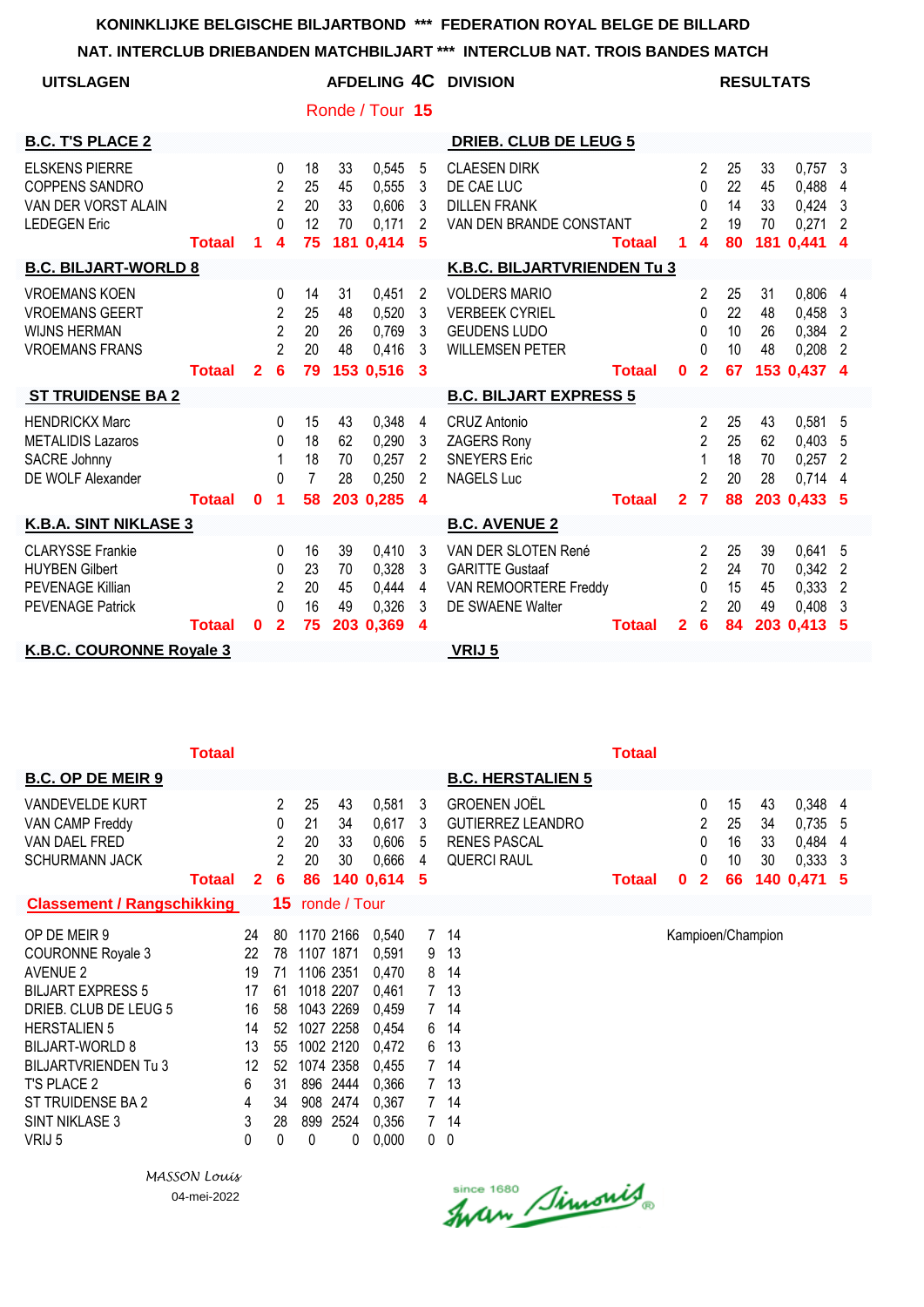**NAT. INTERCLUB DRIEBANDEN MATCHBILJART \*\*\* INTERCLUB NAT. TROIS BANDES MATCH**

| <b>UITSLAGEN</b>                                                                                                                                                                                                                           |               |                                                                   |                                                                |                            |                                                                                                                                           | AFDELING 4D                                                                                              |                                                                                    | <b>DIVISION</b>                                                                                      |               |              |                                                                            |                            | <b>RESULTATS</b>            |                                                 |                                                            |
|--------------------------------------------------------------------------------------------------------------------------------------------------------------------------------------------------------------------------------------------|---------------|-------------------------------------------------------------------|----------------------------------------------------------------|----------------------------|-------------------------------------------------------------------------------------------------------------------------------------------|----------------------------------------------------------------------------------------------------------|------------------------------------------------------------------------------------|------------------------------------------------------------------------------------------------------|---------------|--------------|----------------------------------------------------------------------------|----------------------------|-----------------------------|-------------------------------------------------|------------------------------------------------------------|
|                                                                                                                                                                                                                                            |               |                                                                   |                                                                |                            |                                                                                                                                           | Ronde / Tour 15                                                                                          |                                                                                    |                                                                                                      |               |              |                                                                            |                            |                             |                                                 |                                                            |
| K.B.C. GILDE HOGER OP 3                                                                                                                                                                                                                    |               |                                                                   |                                                                |                            |                                                                                                                                           |                                                                                                          |                                                                                    | K.B.C. METRO 3                                                                                       |               |              |                                                                            |                            |                             |                                                 |                                                            |
| <b>BAS Jacques</b><br><b>VION Mark</b><br><b>CARDOEN Kurt</b><br><b>VANKEIRSBULCK Alex</b>                                                                                                                                                 | <b>Totaal</b> | 1                                                                 | $\overline{2}$<br>$\mathbf{0}$<br>0<br>$\overline{2}$<br>4     | 25<br>15<br>16<br>20<br>76 | 26<br>70<br>46<br>63                                                                                                                      | 0,961<br>0,214<br>0,347<br>0,317<br>205 0,370                                                            | 4<br>$\mathbf{1}$<br>3<br>3<br>$\overline{\mathbf{4}}$                             | <b>WULFRANCK Luc</b><br><b>LAMBOTTE Rik</b><br><b>CAUDRON Bjorn</b><br>DE PAUW Lucien                | <b>Totaal</b> | 1.           | 0<br>$\overline{c}$<br>$\overline{2}$<br>$\Omega$<br>4                     | 20<br>23<br>20<br>5<br>68  | 26<br>70<br>46<br>63        | 0,769<br>0,328<br>0,434<br>0,079<br>205 0,331   | 3<br>$\overline{2}$<br>$\overline{2}$<br>$\mathbf{1}$<br>3 |
| <b>K.B.A. SINT NIKLASE 2</b>                                                                                                                                                                                                               |               |                                                                   |                                                                |                            |                                                                                                                                           |                                                                                                          |                                                                                    | <b>B.C. T SLEEPBOOTJE 3</b>                                                                          |               |              |                                                                            |                            |                             |                                                 |                                                            |
| <b>MAES Rudy</b><br><b>VERHOFSTADT Eddy</b><br><b>D'HAENS Peter</b><br><b>HEERWEGH Robert</b>                                                                                                                                              | <b>Totaal</b> | $\mathbf{2}$                                                      | 2<br>2<br>$\overline{2}$<br>$\overline{2}$<br>8                | 25<br>25<br>20<br>20<br>90 | 47<br>57<br>42<br>52                                                                                                                      | 0,531<br>0,438<br>0,476<br>0,384<br>198 0,454                                                            | 6<br>$\overline{4}$<br>3<br>2<br>6                                                 | <b>PAUWELS Paul</b><br><b>ROSIER Peter</b><br><b>NOPPE Robert</b><br><b>ROSIER Noah</b>              | <b>Totaal</b> | 0            | 0<br>$\mathbf{0}$<br>$\mathbf{0}$<br>$\Omega$<br>$\bf{0}$                  | 12<br>19<br>16<br>16<br>63 | 47<br>57<br>42<br>52        | 0,255<br>0,333<br>0,380<br>0,307<br>198 0,318 5 | $\overline{2}$<br>5<br>3<br>-3                             |
| <b>B.C. T SLEEPBOOTJE 2</b>                                                                                                                                                                                                                |               |                                                                   |                                                                |                            |                                                                                                                                           |                                                                                                          |                                                                                    | K.B.C. EEKLOSE 3                                                                                     |               |              |                                                                            |                            |                             |                                                 |                                                            |
| VAN GELDER Kevin<br><b>BOERJAN Pierre</b><br><b>WOUTERS Marc</b><br>DE WITTE Franky                                                                                                                                                        | <b>Totaal</b> | $\mathbf{0}$                                                      | 2<br>0<br>$\mathbf{0}$<br>$\Omega$<br>$\overline{2}$           | 25<br>22<br>5<br>17<br>69  | 44<br>70<br>38<br>67                                                                                                                      | 0,568<br>0,314<br>0,131<br>0,253<br>219 0,315                                                            | 4<br>3<br>$\overline{c}$<br>3<br>$\overline{\mathbf{4}}$                           | <b>WELVAERT Yves</b><br><b>CLAERHOUT Robin</b><br><b>VAN DAMME Etienne</b><br>VAN ACKER Johan        | <b>Totaal</b> | $\mathbf{2}$ | 0<br>$\overline{2}$<br>$\overline{2}$<br>$\overline{2}$<br>$6\phantom{1}6$ | 23<br>25<br>20<br>20<br>88 | 44<br>70<br>38<br>67        | 0,522<br>0,357<br>0,526<br>0,298<br>219 0,401   | 3<br>3<br>4<br>3<br>4                                      |
| <b>B.C. AVENUE 1</b>                                                                                                                                                                                                                       |               |                                                                   |                                                                |                            |                                                                                                                                           |                                                                                                          |                                                                                    | <b>B.C. DE WITTE MOLEN 3</b>                                                                         |               |              |                                                                            |                            |                             |                                                 |                                                            |
| <b>STOCK KRIS</b><br>DE WOLF LEO<br><b>SAERENS CHARLES</b><br>VANDENBERGHE JOHN                                                                                                                                                            | <b>Totaal</b> | $\mathbf{0}$                                                      | 2<br>0<br>0<br>0<br>$\overline{\mathbf{2}}$                    | 25<br>15<br>16<br>17<br>73 | 35<br>54<br>31<br>31<br>151                                                                                                               | 0,714<br>0,277<br>0,516<br>0,548<br>0,483                                                                | 6<br>3<br>3<br>3<br>$6\phantom{1}6$                                                | VAN HOYLANDT ROGER<br>DE COSTER LUC<br>DE SAEGER DANY<br><b>SIROYT Davy</b>                          | <b>Totaal</b> | $\mathbf{2}$ | 0<br>$\overline{2}$<br>$\overline{2}$<br>$\overline{2}$<br>$6\phantom{1}6$ | 23<br>25<br>20<br>20<br>88 | 35<br>54<br>31<br>31<br>151 | $0,657$ 4<br>0,462<br>0,645<br>0,645<br>0,582   | 4<br>6<br>3<br>6                                           |
| K.B.C. ARGOS - WESTVELD 1                                                                                                                                                                                                                  |               |                                                                   |                                                                |                            |                                                                                                                                           |                                                                                                          |                                                                                    | <b>OOSTENDSE B.A. 2</b>                                                                              |               |              |                                                                            |                            |                             |                                                 |                                                            |
| <b>BAELE Edmond</b><br><b>WILLEMS Raymond</b><br><b>STRIJPENS Lucien</b><br><b>COSYNS Marc</b>                                                                                                                                             | <b>Totaal</b> | 0                                                                 | 0<br>0<br>0<br>$\mathfrak{p}$<br>$\overline{2}$                | 20<br>19<br>14<br>20<br>73 | 52<br>42<br>42<br>52<br>188                                                                                                               | 0,384<br>0,452<br>0,333<br>0,384<br>0,388                                                                | 4<br>6<br>3<br>2<br>6                                                              | <b>PLOVIE Herbert</b><br><b>DETRENOYE Christian</b><br><b>LINTHOUT Freddy</b><br>VAN WESEMAEL Walter | <b>Totaal</b> | $\mathbf{2}$ | 2<br>$\overline{2}$<br>$\overline{2}$<br>0<br>$6\phantom{1}6$              | 25<br>25<br>20<br>16<br>86 | 52<br>42<br>42<br>52        | 0,480<br>0,595<br>0,476<br>0,307<br>188 0,457   | 4<br>5<br>3<br>3<br>5                                      |
| <b>K.B.C. EEKLOSE 2</b>                                                                                                                                                                                                                    |               |                                                                   |                                                                |                            |                                                                                                                                           |                                                                                                          |                                                                                    | <b>B.C. NIVELLOIS1</b>                                                                               |               |              |                                                                            |                            |                             |                                                 |                                                            |
| VAN DE VOORDE Johan<br>DE BAETS Ronny<br><b>GEVAERT Michel</b><br><b>BONTE William</b>                                                                                                                                                     | <b>Totaal</b> | $\mathbf{2}$                                                      | 2<br>2<br>2<br>$\overline{2}$<br>$\boldsymbol{8}$              | 25<br>25<br>20<br>20<br>90 | 27<br>26<br>40<br>60                                                                                                                      | 0,925<br>0,961<br>0,500<br>0,333<br>153 0,588                                                            | 3<br>4<br>3<br>5<br>-5                                                             | <b>HARDY Daniel</b><br><b>FURST Guy</b><br><b>HUBAUT Lionel</b><br><b>DEREDE Patrick</b>             | <b>Totaal</b> | 0            | 0<br>0<br>0<br>0<br>$\mathbf 0$                                            | 15<br>12<br>19<br>16<br>62 | 27<br>26<br>40<br>60        | 0,555<br>0,461<br>0,475<br>0,266<br>153 0,405 3 | $\mathbf{3}$<br>3<br>$\overline{2}$<br>3                   |
| <b>Classement / Rangschikking</b>                                                                                                                                                                                                          |               |                                                                   |                                                                | 15 ronde / Tour            |                                                                                                                                           |                                                                                                          |                                                                                    |                                                                                                      |               |              |                                                                            |                            |                             |                                                 |                                                            |
| OOSTENDSE B.A. 2<br>DE WITTE MOLEN 3<br><b>AVENUE 1</b><br><b>SINT NIKLASE 2</b><br>EEKLOSE 3<br>EEKLOSE 2<br>NIVELLOIS <sub>1</sub><br>T SLEEPBOOTJE 2<br>T SLEEPBOOTJE 3<br>ARGOS - WESTVELD 1<br>GILDE HOGER OP 3<br>METRO <sub>3</sub> |               | 23<br>22<br>22<br>19<br>19<br>18<br>14<br>12<br>12<br>9<br>7<br>3 | 81<br>81<br>69<br>67<br>73<br>61<br>50<br>46<br>46<br>37<br>29 | 80 1234 2592               | 1237 2367<br>1260 2501<br>1189 2641<br>1206 2705<br>1202 2537<br>1144 2878<br>1065 3045<br>999 2964<br>1069 2950<br>1062 2974<br>982 2914 | 0,476<br>0,522<br>0,503<br>0,450<br>0,445<br>0,473<br>0,397<br>0,349<br>0,337<br>0,362<br>0,357<br>0,336 | 8<br>9<br>$7\phantom{.}$<br>6<br>8<br>8<br>7 <sup>1</sup><br>6<br>8<br>6<br>6<br>5 | 15<br>15<br>15<br>15<br>15<br>15<br>15<br>15<br>15<br>15<br>15<br>15                                 |               |              |                                                                            |                            | Kampioen/Champion           |                                                 |                                                            |

Since 1680 Simonis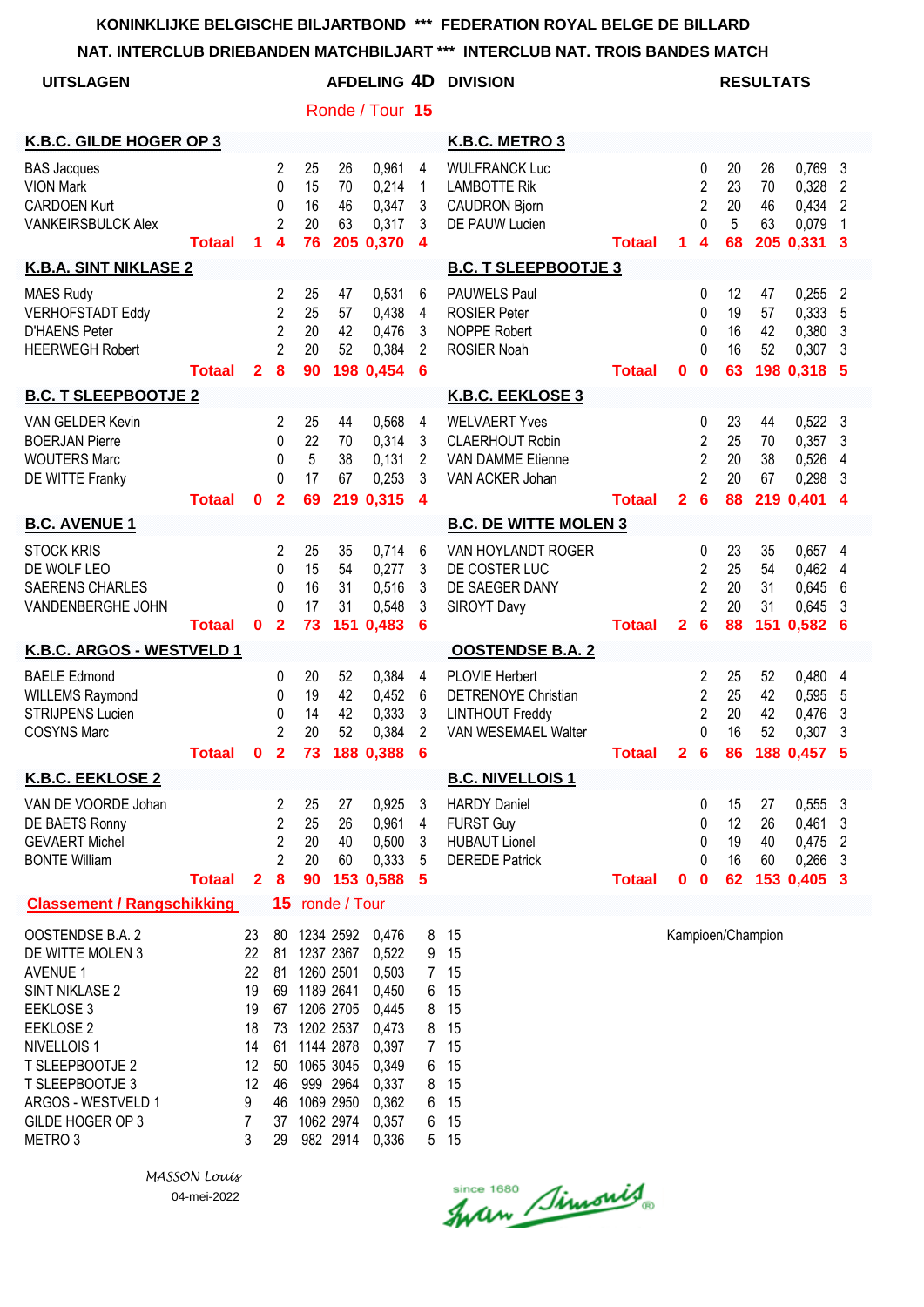| <b>UITSLAGEN</b>                                                                                                                                                                                                                       |               |                                                                     |                                                                            |                                                                                                                                                                              |                                   |                                                                                                                       |                                                                   | AFDELING 4E DIVISION                                                                          |               |              |                                                                            |                                        | <b>RESULTATS</b>     |                                                             |                                                         |
|----------------------------------------------------------------------------------------------------------------------------------------------------------------------------------------------------------------------------------------|---------------|---------------------------------------------------------------------|----------------------------------------------------------------------------|------------------------------------------------------------------------------------------------------------------------------------------------------------------------------|-----------------------------------|-----------------------------------------------------------------------------------------------------------------------|-------------------------------------------------------------------|-----------------------------------------------------------------------------------------------|---------------|--------------|----------------------------------------------------------------------------|----------------------------------------|----------------------|-------------------------------------------------------------|---------------------------------------------------------|
|                                                                                                                                                                                                                                        |               |                                                                     |                                                                            |                                                                                                                                                                              |                                   | Ronde / Tour 15                                                                                                       |                                                                   |                                                                                               |               |              |                                                                            |                                        |                      |                                                             |                                                         |
| K.B.C. METRO 2                                                                                                                                                                                                                         |               |                                                                     |                                                                            |                                                                                                                                                                              |                                   |                                                                                                                       |                                                                   | K.B.C. BRUGSE 4                                                                               |               |              |                                                                            |                                        |                      |                                                             |                                                         |
| <b>CAUDRON Danny</b><br>DE VOS Guido<br><b>LEURIDON Jean-Pierre</b><br><b>BAETE Jean-Pierre</b>                                                                                                                                        | <b>Totaal</b> | $\mathbf{2}$                                                        | 2<br>0<br>$\overline{2}$<br>$\overline{2}$<br>6                            | 25<br>12<br>20<br>20<br>77                                                                                                                                                   | 35<br>59<br>39<br>37              | 0,714<br>0,203<br>0,512<br>0,540<br>170 0,452                                                                         | 3<br>2<br>2<br>3<br>3                                             | <b>BOECKAERT Eric</b><br><b>ROGIERS Marc</b><br><b>BEIRENS Marc</b><br>VERCRUYSSE Johan       | <b>Totaal</b> | $\mathbf 0$  | 0<br>$\overline{2}$<br>0<br>0<br>$\overline{2}$                            | 20<br>25<br>19<br>$\overline{7}$<br>71 | 35<br>59<br>39<br>37 | 0,571 4<br>0,423<br>0,487<br>0,189<br>170 0,417 5           | 5<br>3<br>1                                             |
| K.B.C. EEKLOSE 4                                                                                                                                                                                                                       |               |                                                                     |                                                                            |                                                                                                                                                                              |                                   |                                                                                                                       |                                                                   | <b>OOSTENDSE B.A. 3</b>                                                                       |               |              |                                                                            |                                        |                      |                                                             |                                                         |
| DE MEYER Rudi<br>DE LETTER Sandra<br><b>MOEYKENS Biacio</b><br><b>BRUGGEMAN Franky</b>                                                                                                                                                 | <b>Totaal</b> | $\mathbf{0}$                                                        | 2<br>0<br>0<br>$\Omega$<br>$\overline{2}$                                  | 25<br>24<br>13<br>17<br>79                                                                                                                                                   | 47<br>52<br>45<br>64              | 0,531<br>0,461<br>0,288<br>0,265<br>208 0,379                                                                         | 5<br>4<br>$\overline{2}$<br>3<br>5                                | <b>BAERT Rony</b><br><b>THOMAS Peter</b><br><b>TRATSAERT Daniel</b><br><b>SCHLAPA Harald</b>  | <b>Totaal</b> | $\mathbf{2}$ | 0<br>$\overline{2}$<br>$\overline{2}$<br>$\overline{2}$<br>$6\phantom{1}6$ | 16<br>25<br>20<br>20<br>81             | 47<br>52<br>45<br>64 | 0,340<br>0,480<br>0,444<br>0,312<br>208 0,389 4             | $\overline{2}$<br>$\overline{2}$<br>4<br>$\overline{2}$ |
| <b>B.C. DE GOUDEN SLEUTEL 2</b>                                                                                                                                                                                                        |               |                                                                     |                                                                            |                                                                                                                                                                              |                                   |                                                                                                                       |                                                                   | <b>B.C. QUALITY ZELE 2</b>                                                                    |               |              |                                                                            |                                        |                      |                                                             |                                                         |
| DE DEYNE Firmin<br><b>WIEME Koenraad</b><br>DE WEIRDT Jean-Marie<br>DE PREST Alex                                                                                                                                                      | <b>Totaal</b> | 1.                                                                  | 2<br>$\Omega$<br>$\overline{2}$<br>0<br>$\overline{\mathbf{4}}$            | 25<br>16<br>20<br>13<br>74                                                                                                                                                   | 47<br>67<br>48<br>70              | 0,531<br>0,238<br>0,416<br>0.185<br>232 0,318                                                                         | 3<br>2<br>$\overline{4}$<br>3<br>$\overline{\mathbf{4}}$          | <b>BOONE Leo</b><br><b>BOCKLANDT Martin</b><br>DE PAEPE Dirk<br>DE RYCKE Luc                  | <b>Totaal</b> | 1            | 0<br>$\overline{2}$<br>$\Omega$<br>2<br>$\overline{\mathbf{4}}$            | 14<br>25<br>15<br>17<br>71             | 47<br>67<br>48<br>70 | 0,297<br>0,373<br>$0,312$ 2<br>$0,242$ 2<br>232 0,306 2     | $\overline{2}$<br>$\overline{2}$                        |
| <b>OOSTENDSE B.A. 4</b>                                                                                                                                                                                                                |               |                                                                     |                                                                            |                                                                                                                                                                              |                                   |                                                                                                                       |                                                                   | <b>K.B.C. KORTRIJKSE 5</b>                                                                    |               |              |                                                                            |                                        |                      |                                                             |                                                         |
| <b>GOEMAERE YVES</b><br><b>HACKE JEAN-MARIE</b><br>VAN GOETHEM GLENN<br>HELSMOORTEL RIK                                                                                                                                                | <b>Totaal</b> | $\overline{2}$                                                      | 2<br>2<br>$\overline{2}$<br>$\Omega$<br>6                                  | 25<br>25<br>20<br>19<br>89                                                                                                                                                   | 33<br>26<br>28<br>37              | 0,757<br>0,961<br>0,714<br>0,513<br>124 0,717                                                                         | 3<br>5<br>3<br>$\overline{2}$<br>5                                | <b>NUYTTENS GINO</b><br><b>VANONACKER PATRICK</b><br>NICHELSON DIDIER<br>ROGIERS Jacques      | <b>Totaal</b> | $\mathbf 0$  | 0<br>0<br>0<br>$\overline{2}$<br>$\overline{2}$                            | 12<br>16<br>6<br>20<br>54              | 33<br>26<br>28<br>37 | 0,363<br>0,615<br>0,214<br>0,540<br>124 0,435 3             | $\overline{2}$<br>$\overline{2}$<br>$\overline{2}$<br>3 |
| <b>K.B.C. KORTRIJKSE 4</b>                                                                                                                                                                                                             |               |                                                                     |                                                                            |                                                                                                                                                                              |                                   |                                                                                                                       |                                                                   | K.B.C. GILDE HOGER OP 2                                                                       |               |              |                                                                            |                                        |                      |                                                             |                                                         |
| DENOULET JOHAN<br><b>CARDON EDDY</b><br><b>LOOSVELDT FRANK</b><br><b>VERCOUILLIE JOSÉ</b>                                                                                                                                              | <b>Totaal</b> | $\mathbf 0$                                                         | 2<br>$\mathbf{0}$<br>0<br>0<br>$\overline{\mathbf{2}}$                     | 25<br>21<br>14<br>5<br>65                                                                                                                                                    | 43<br>68<br>22<br>37              | 0,581<br>0,308<br>0,636<br>0,135<br>170 0,382                                                                         | 3<br>$\overline{2}$<br>3<br>2<br>3                                | <b>DEVOS CLAUDE</b><br><b>HOUSSIN MARIO</b><br><b>COUSSEMENT WIM</b><br><b>DEVRIENDT BART</b> | <b>Totaal</b> | $\mathbf{2}$ | 0<br>2<br>$\overline{2}$<br>$\overline{2}$<br>$6\phantom{1}6$              | 24<br>25<br>20<br>20<br>89             | 43<br>68<br>22<br>37 | 0,558<br>0,367<br>0,909<br>0,540<br>170 0,523               | 4<br>$\overline{2}$<br>3<br>3<br>4                      |
| <b>B.C. TOURNAI 1</b>                                                                                                                                                                                                                  |               |                                                                     |                                                                            |                                                                                                                                                                              |                                   |                                                                                                                       |                                                                   | <b>K.B.C. ONS HUIS 2</b>                                                                      |               |              |                                                                            |                                        |                      |                                                             |                                                         |
| <b>GODEFROIDT Fréderic</b><br><b>EQUIPART Pierre</b><br>PAPRZYCKI Laurent<br><b>BRUYERE Michel</b>                                                                                                                                     | <b>Totaal</b> | $\overline{2}$                                                      | 0<br>$\overline{2}$<br>$\overline{2}$<br>$\overline{c}$<br>$6\phantom{1}6$ | 21<br>25<br>20<br>20<br>86                                                                                                                                                   | 32<br>55<br>30 <sup>°</sup><br>67 | 0,656<br>0,454<br>0,666<br>0,298<br>184 0,467 5                                                                       | $\overline{4}$<br>3<br>3<br>5                                     | <b>MANGELINCKX Nico</b><br><b>BRENDERS Thierry</b><br>DE WIN Guy<br>DE WEVER Koen             | <b>Totaal</b> | 0            | 2<br>0<br>0<br>0<br>$\overline{2}$                                         | 25<br>23<br>15<br>19<br>82             | 32<br>55<br>30<br>67 | 0,781 5<br>0,418 2<br>$0,500$ 2<br>$0,283$ 4<br>184 0,445 5 |                                                         |
| <b>Classement / Rangschikking</b>                                                                                                                                                                                                      |               |                                                                     | 15                                                                         | ronde / Tour                                                                                                                                                                 |                                   |                                                                                                                       |                                                                   |                                                                                               |               |              |                                                                            |                                        |                      |                                                             |                                                         |
| OOSTENDSE B.A. 4<br>KORTRIJKSE 5<br>OOSTENDSE B.A. 3<br><b>TOURNAI1</b><br>GILDE HOGER OP 2<br>ONS HUIS 2<br>EEKLOSE 4<br><b>KORTRIJKSE 4</b><br>DE GOUDEN SLEUTEL 2<br><b>BRUGSE 4</b><br>METRO <sub>2</sub><br><b>QUALITY ZELE 2</b> |               | 19<br>19<br>18<br>18<br>17<br>17<br>15<br>14<br>13<br>13<br>11<br>6 |                                                                            | 66 1151 2636<br>66 1174 2610<br>61 1173 2675<br>69 1162 2640<br>63 1182 2540<br>59 1100 2658<br>58 1147 2799<br>57 1151 2790<br>55 1150 2772<br>53 1110 2627<br>44 1084 2872 |                                   | 69 1159 2437 0,475<br>0,436<br>0,449<br>0,438<br>0,440<br>0,465<br>0,413<br>0,409<br>0,412<br>0,414<br>0,422<br>0,377 | 7<br>8<br>8<br>5<br>6<br>8<br>5<br>6<br>6<br>6<br>$7\overline{ }$ | 15<br>15<br>15<br>15<br>15<br>15<br>15<br>15<br>15<br>15<br>15<br>6 15                        |               |              |                                                                            |                                        | Kampioen/Champion    |                                                             |                                                         |

*MASSON Louis* 04-mei-2022

Since 1680 Simonis